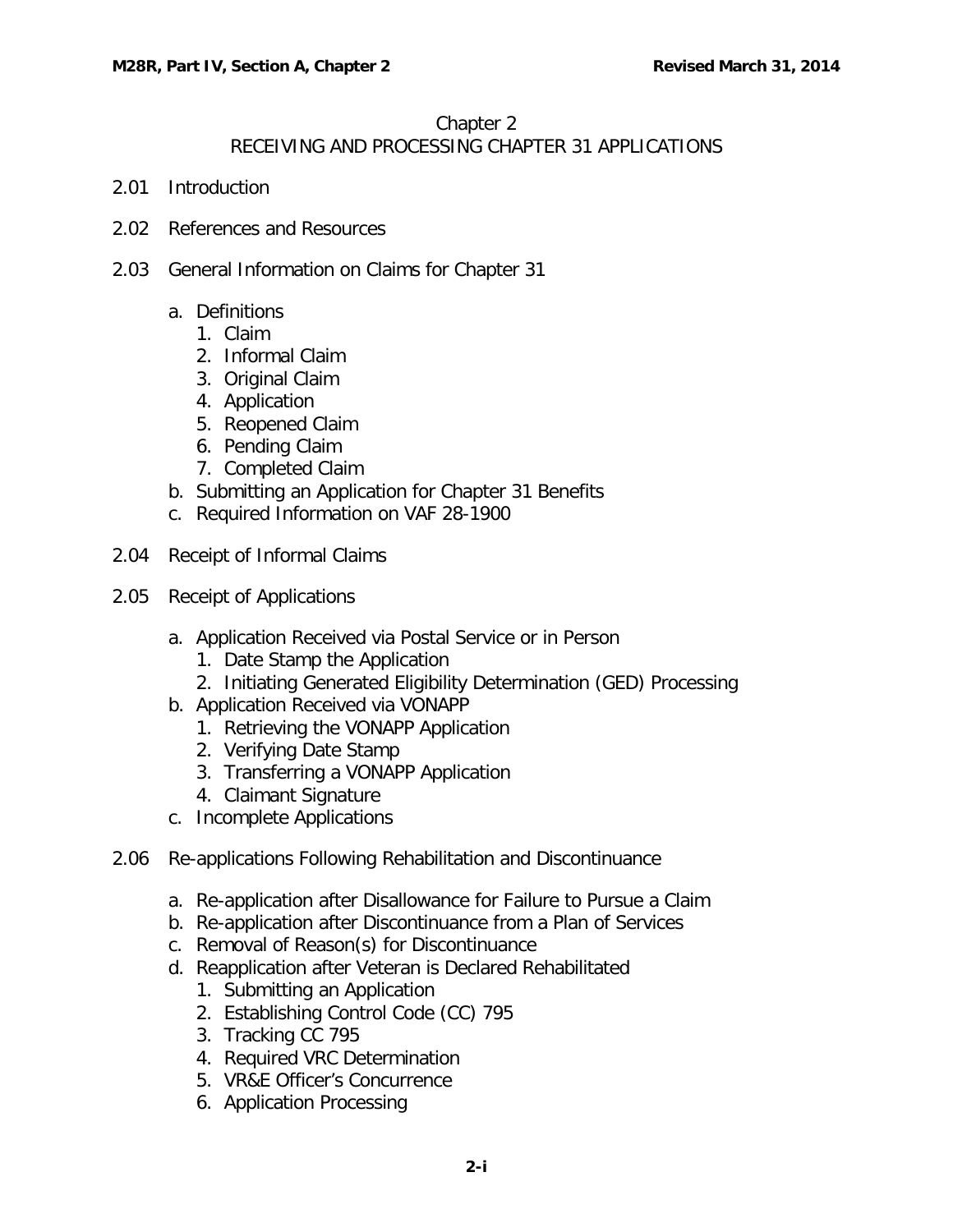- 2.07 [Memorandum Rating](#page-12-0)
	- a. [Definition](#page-12-1)
	- b. [Request for Memorandum Rating](#page-12-2)
	- c. [Memorandum Rating Established](#page-12-3)
	- d. [Memorandum Rating Not Established](#page-13-0)
	- e. [Disallowance Processing for a Memorandum Rating](#page-13-1)
	- f. [Notification of Disallowance](#page-13-2)
- 2.08 [Disallowance Processing Based on Ineligibility](#page-13-3)
- 2.09 [Abbreviations and Acronyms Used for Application Processing](#page-14-0)
- 2.10 [Generated Eligibility Determination \(GED\) Processing](#page-15-0)
	- a. [Priority Processing](#page-15-1)
	- b. [General Information](#page-15-2)
	- c. [Basic Development Steps Prior to AutoGED Processing](#page-16-0)
		- 1. [Date of Claim Accuracy](#page-16-1)
		- 2. [Original or Reopened Claim Status](#page-16-2)
		- 3. [Basic Period of Eligibility](#page-17-0)
		- 4. [Qualifying Military Service](#page-17-1)
		- 5. [Qualifying Compensable Service-Connected Disability \(SCD\)](#page-18-0)
	- d. [Seriously Ill or Injured Servicemembers](#page-19-0)
	- e. [Chapter 36 Application Received](#page-19-1)
	- f. [Initiating AutoGED Processing](#page-20-0)
	- g. [Rating Decisions](#page-22-0)
		- 1. [Actual Rating](#page-22-1)
		- 2. [Memorandum Rating](#page-22-2)
	- h. [Case Enters 010-Pending Verification Status](#page-23-0)
	- i. [Case Moves to 030-Pending CEST 095/295](#page-23-1)
	- j. [Case Moves to 050-PENDING GED/Disallowance \(CADJ\)](#page-23-2)
	- k. [Case Moves to 070-Pending Authorization \(CAUT\)](#page-23-3)
	- l. [Case Moves to 110-Pending Complete Status](#page-24-0)
	- m. [Creating CER Folder Location](#page-24-1)
	- n. [Reviewing Entered Data](#page-25-0)
	- o. [Verifying CER Folder Location](#page-25-1)
	- p. [Printing Tear Sheet](#page-25-2)
	- q. [Completing GED Claim Processing](#page-25-3)
- 2.11 [Possible Problems During AutoGED Processing](#page-25-4)
	- a. [Resolving Identified Issues](#page-25-5)
		- 1. [Submitting a Trouble-ticket](#page-25-6)
		- 2. [Contacting Designated Field Liaison](#page-25-7)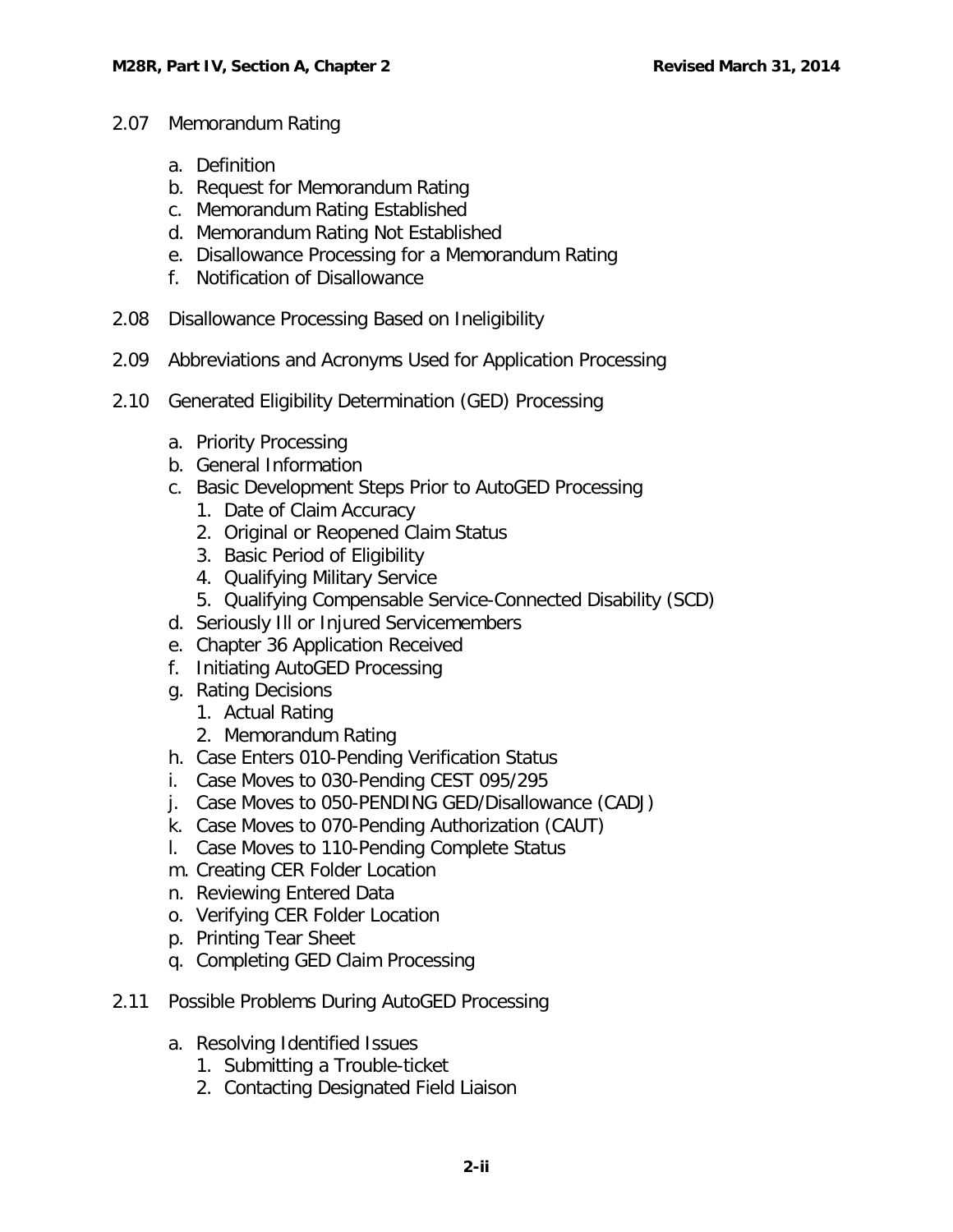#### **M28R, Part IV, Section A, Chapter 2 Revised March 31, 2014 Revised March 31, 2014**

- b. [Discrepancy in Data in BDN and BIRLS](#page-26-0)
- c. [Reopening Claims](#page-26-1)
- 2.12 [Processing Application for Seriously Ill or Injured Servicemembers](#page-26-2)
	- a. [Application and Qualifying Documentation](#page-27-0)
	- b. [GED Processing of Application for a Seriously Ill or Injured Servicemember](#page-27-1)
	- c. [Scheduling First Appointment](#page-28-0)
- 2.13 [Cancelling and Clearing an Established CC 719](#page-28-1)
	- a. [Cancelling CC 719 \(PCAN\)](#page-28-2)
	- b. [Clearing CC 719 \(PCLR\)](#page-29-0)
- 2.14 [Required Actions After GED Processing](#page-29-1)
	- a. [Eligibility and Appointment Notification](#page-29-2)
	- b. [Notification Letters](#page-29-3)

Appendix O. VA Forms

Appendix AT. Military Service Status Referral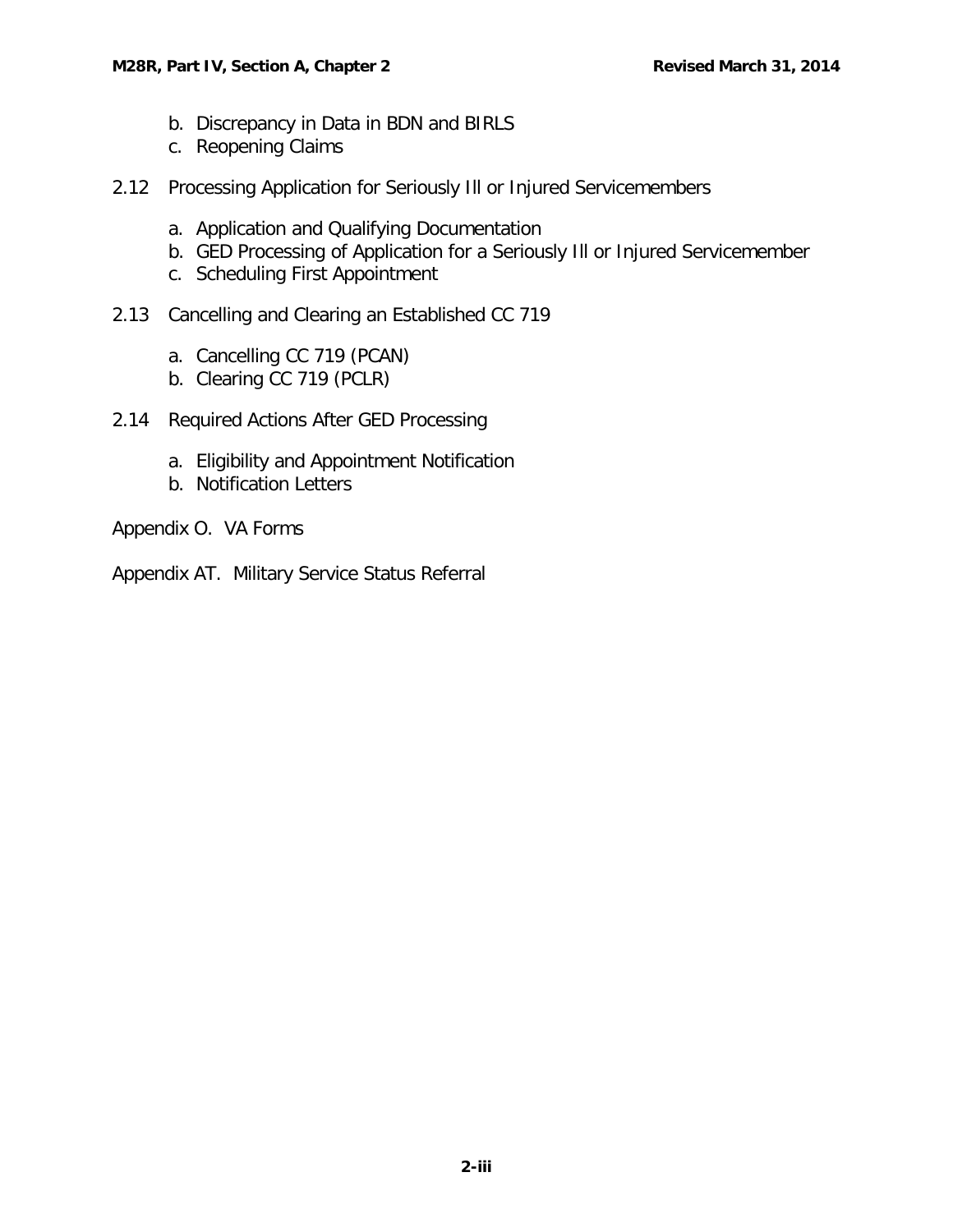### Chapter 2

# RECEIVING AND PROCESSING CHAPTER 31 APPLICATIONS

### <span id="page-3-0"></span>2.01 Introduction

A Veteran or Servicemember must file a specific claim to request rehabilitation services or employment assistance under the Chapter 31 program. This chapter provides the specific guidelines and requirements for making a claim. It also includes the necessary steps in processing a Veteran's or Servicemember's application and the procedures for scheduling an applicant for his/her first appointment or initial evaluation.

### <span id="page-3-1"></span>2.02 References and Resources

| Laws:           | 38 United States Code (U.S.C.) 4304<br>Public Law (PL) Section, National Defense Authorization Act<br>(NDAA) for Fiscal Year 2008<br>PL 112-56, VOW to Hire Heroes Act of 2011<br>PL 110-389, Veterans' Benefits Improvement Act of 2008                                      |
|-----------------|-------------------------------------------------------------------------------------------------------------------------------------------------------------------------------------------------------------------------------------------------------------------------------|
| Regulations:    | 38 Code of Federal Regulations (CFR) 3.12<br>38 CFR 21.30<br>38 CFR 21.31<br>38 CFR 21.196<br>38 CFR 21.198<br>38 CFR 21.284                                                                                                                                                  |
| VA Forms (VAF): | VAF 28-0588, VA Vocational Rehabilitation - Getting Ahead<br>After You Get Out<br>VAF 28-1900, Disabled Veterans Application for Vocational<br>Rehabilitation<br>VAF 28-1902b, Counseling Record Narrative Report<br>VAF 28-8832, Education/Vocational Counseling Application |
| Websites:       | www.va.gov<br>www.ebenefits.va.gov                                                                                                                                                                                                                                            |

<span id="page-3-3"></span><span id="page-3-2"></span>2.03 General Information on Claims for Chapter 31

# <span id="page-3-4"></span>a. Definitions

1. Claim

A claim is a specific request to receive benefits under the Chapter 31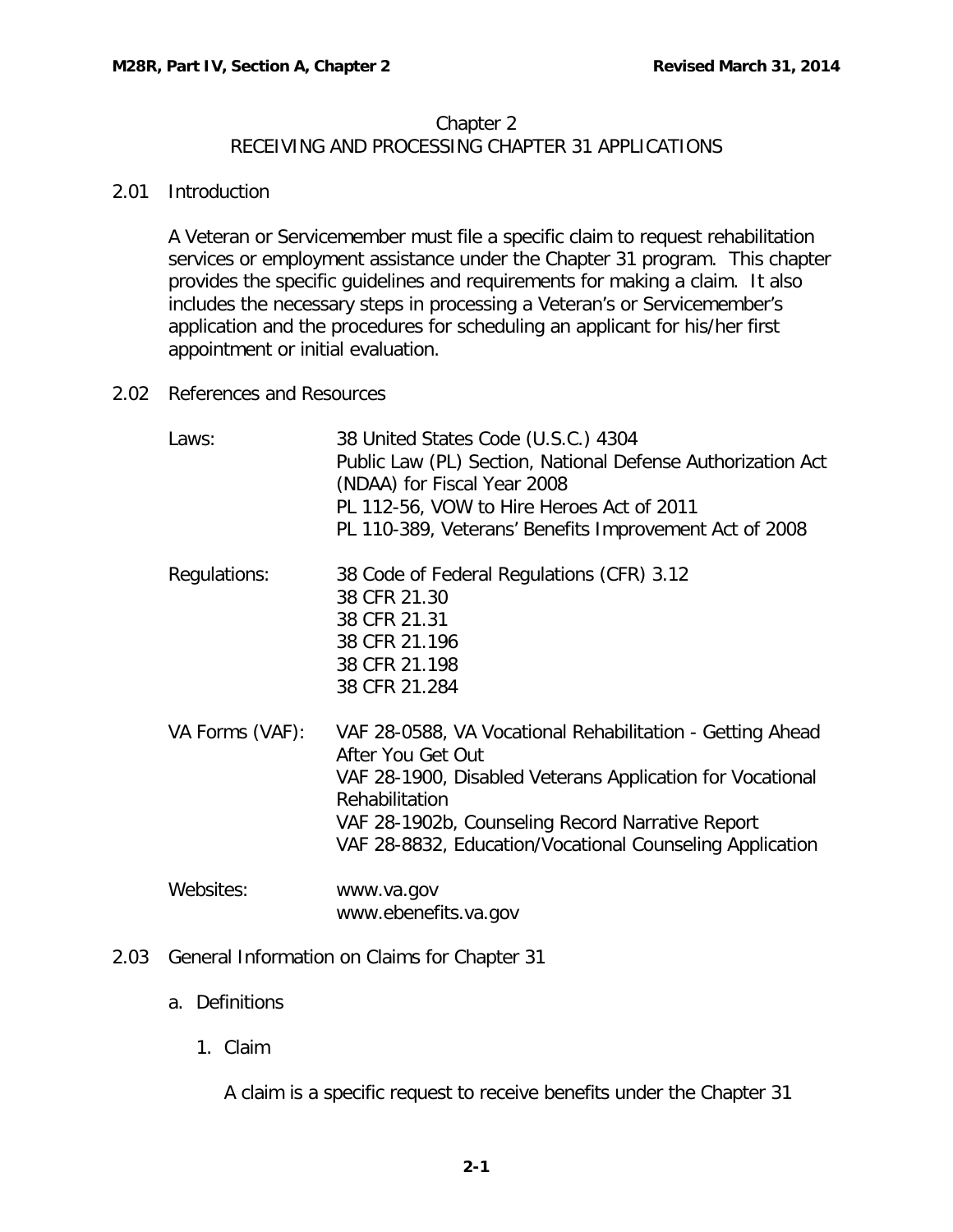program.

<span id="page-4-0"></span>2. Informal Claim

An informal claim is any communication or action indicating intent to apply for rehabilitation services or employment assistance from a Veteran, a duly appointed representative, or a Member of Congress. Upon receipt of an informal claim, an application form, VAF 28-1900, Disabled Veterans Application for Vocational Rehabilitation, will be sent to the Veteran for completion if a formal claim has not been filed.

Note: The date of application is the date of receipt of the informal claim by VA, if the completed VAF 28-1900 is received within one year from the date the original application was sent to the Veteran.

<span id="page-4-1"></span>3. Original Claim

An original claim is the first request for Chapter 31 benefits.

<span id="page-4-2"></span>4. Application

The application is VA Form 28-1900, Disabled Veterans Application for Vocational Rehabilitation.

<span id="page-4-3"></span>5. Reopened Claim

A reopened claim is a subsequent request for Chapter 31 benefits.

<span id="page-4-4"></span>6. Pending Claim

A pending claim is any claim for which an eligibility or entitlement or decision has not been rendered.

<span id="page-4-5"></span>7. Completed Claim

A completed claim is any claim for which an eligibility or entitlement decision has been rendered.

- <span id="page-4-6"></span>b. Submitting an Application for Chapter 31 Benefits
	- 1. An application for Chapter 31 benefits may be submitted by one of the following individuals:

(a) A Veteran or a Servicemember.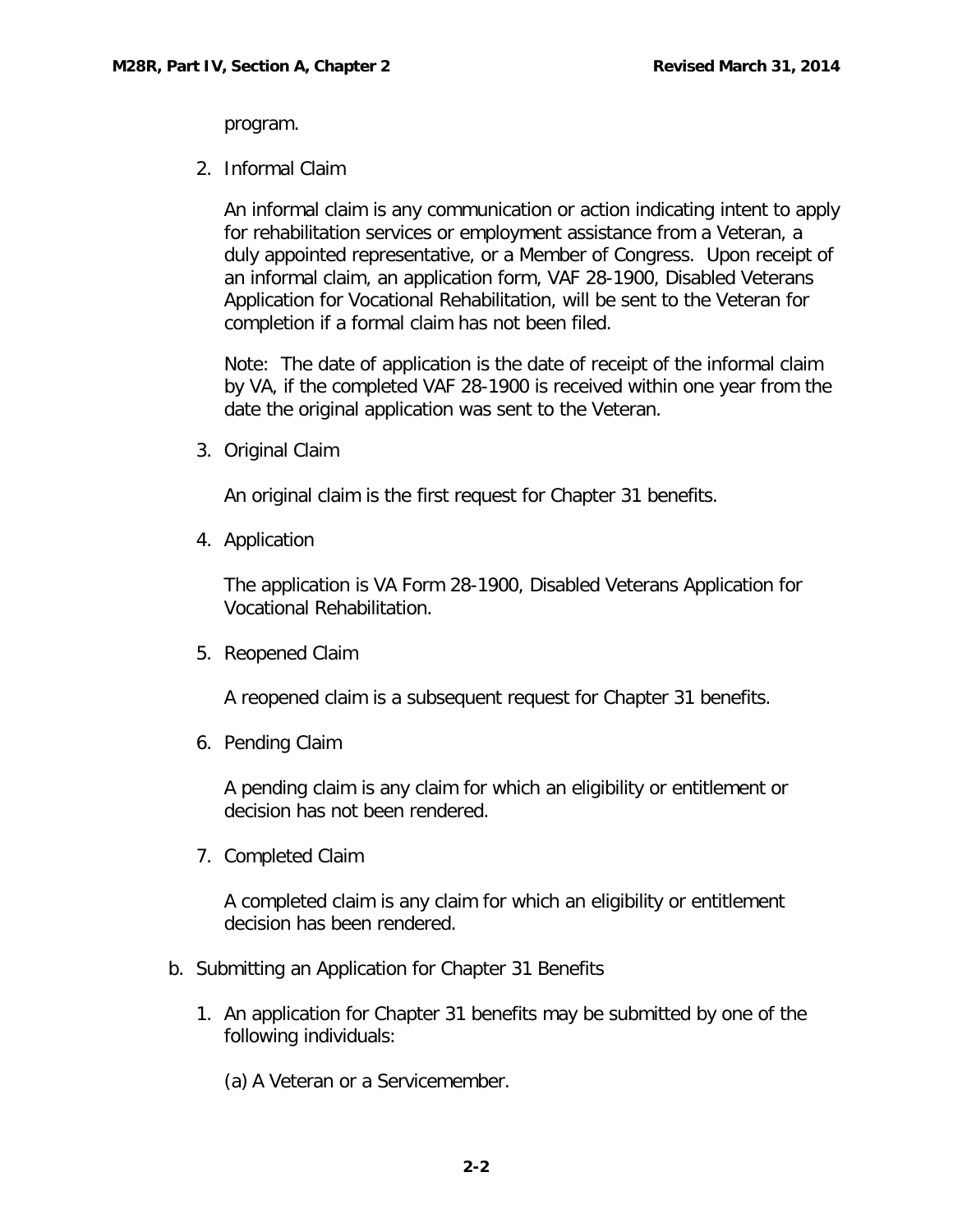- (b) A legally recognized guardian or fiduciary.
- (c) An authorized representative appointed to act on the Veteran's or Servicemember's behalf.
- (d) A Member of Congress acting on the Veteran's or Servicemember's behalf.
- (e) An officer or other representative from any of the Veterans' Service Organizations (VSO).
- 2. A Veteran, a hospitalized Servicemember, a Servicemember on medical hold or medical holdover, or a Servicemember who is within six months of separation from active duty must submit VAF 28-1900, to request for Chapter 31 benefits.
- 3. A VAF 28-1900 may be completed manually and submitted on a paper form, or electronically completed and submitted using the Veterans Online Application (VONAPP) website via the Department of Veterans Affairs (VA) eBenefits website at www.ebenefits.va.gov.
- <span id="page-5-0"></span>c. Required Information on VAF 28-1900

The applicant must sign and complete the information on VAF 28-1900 in order to process the application. The required information includes the following:

- Applicant's name
- Social Security Number (SSN) or VA Claim File (C-File) Number
- Current mailing address
- Sufficient information for the VA to verify the claimed service
- <span id="page-5-1"></span>2.04 Receipt of Informal Claims
	- a. Any VA employee may receive an informal claim for Chapter 31 benefits. If an employee outside the Vocational Rehabilitation and Employment (VR&E) Division receives a request for Chapter 31 benefits, he/she should direct the Veteran and/or send the request to the VR&E Division.
		- 1. If an informal claim is received in writing, the responsible employee must date stamp the request and send VAF 28-1900 to the claimant.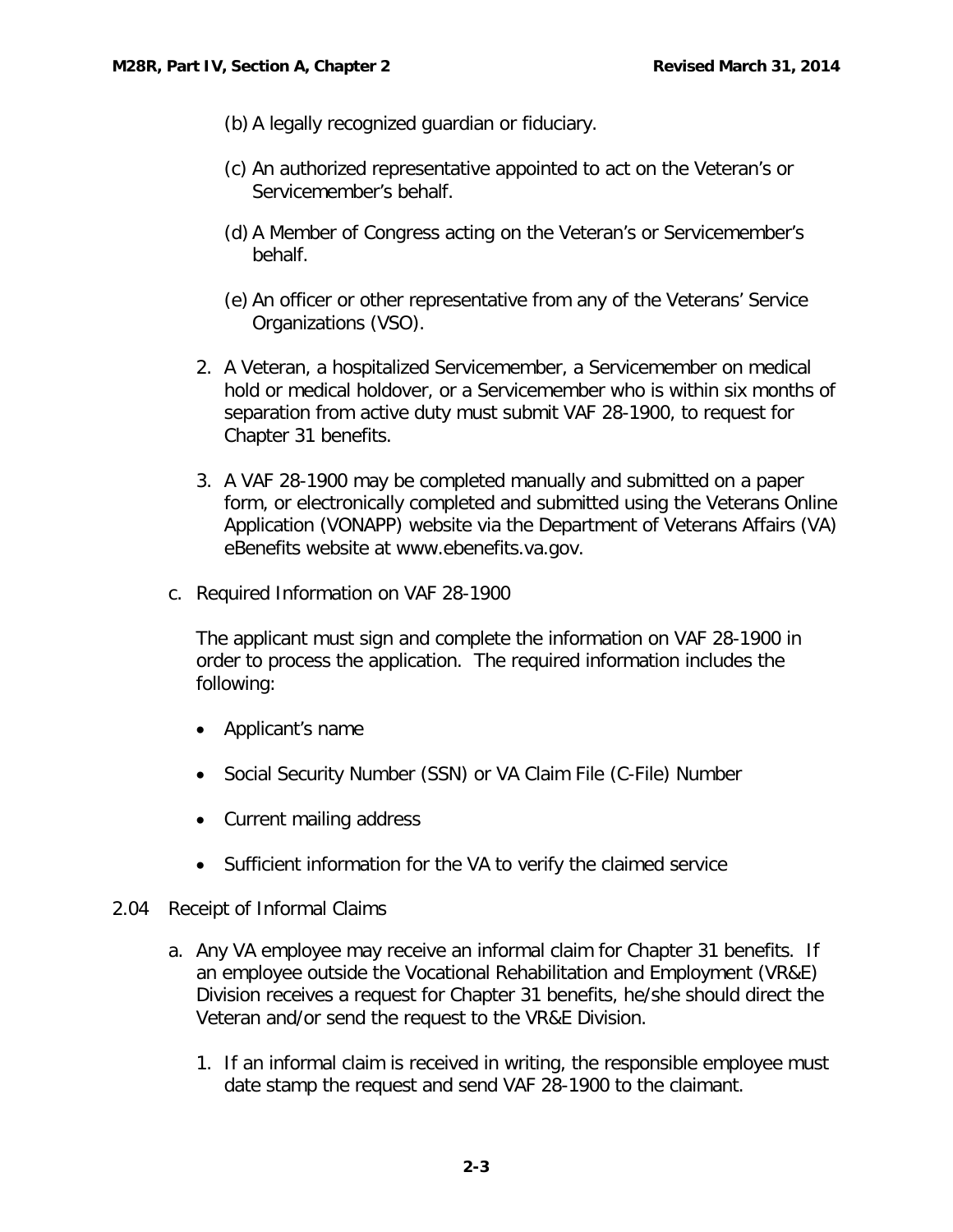- 2. If an informal claim is received over the phone, the responsible employee must either send VAF 28-1900 to the claimant or encourage the claimant to file an electronic application through VONAPP at www.va.gov.
- 3. If the informal claim is made in person at the VR&E Office, the responsible employee must provide the claimant with VAF 28-1900 and provide assistance as needed.
- 4. Required Documentation

All informal claims must be documented to include the date of contact, the claimant's name, address, telephone number and the Veteran's statement requesting for Chapter 31 benefits.

- (a) If a Counseling/Evaluation/Rehabilitation (CER) folder has been previously established, the folder must be obtained and the request must be filed in the folder.
- (b)If a CER folder has not been established, the request must be retained in a holding folder.
- b. Upon receipt of an informal claim for Chapter 31 benefits, the responsible employee must verify if a formal claim has been received previously by reviewing information in the Benefits Delivery Network (BDN) and in Corporate WINRS (CWINRS).
	- 1. If the Veteran has a submitted a completed application (VAF 28-1900), the responsible employee must inform the Veteran of the status of his/her application.
	- 2. If the Veteran is currently a Chapter 31 participant, the assigned Vocational Rehabilitation Counselor (VRC) must be informed to initiate contact with the Veteran to review his/her program status.
- <span id="page-6-1"></span><span id="page-6-0"></span>2.05 Receipt of Applications
	- a. Application Received via Postal Service or in Person

The following actions must be completed when VR&E service receives an application either via the postal service or in person:

<span id="page-6-2"></span>1. Date Stamp the Application

All applications must be date stamped immediately upon receipt. A date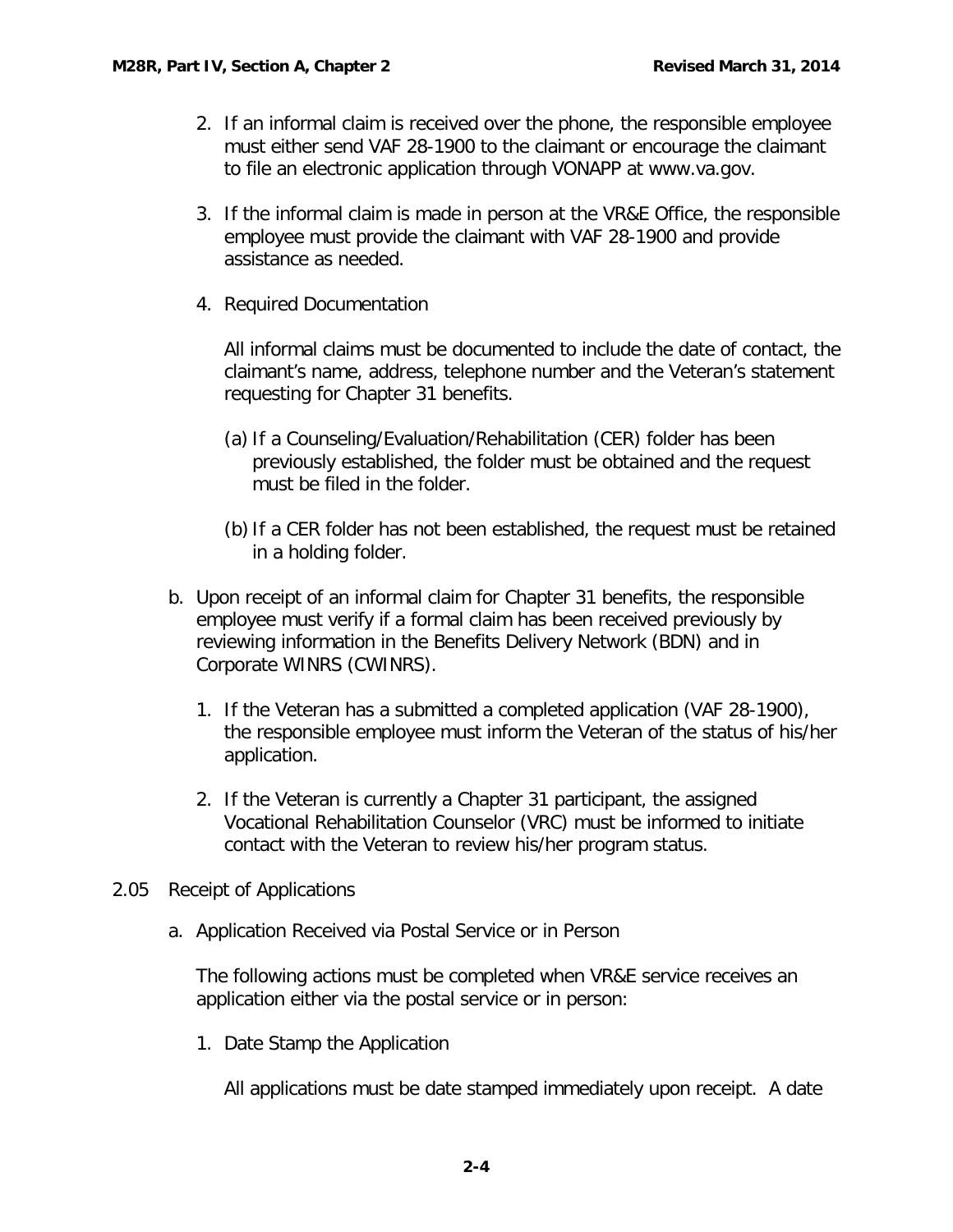stamp must be used to record the date of receipt. A handwritten date stamp must not be used. Applications received by other business lines in VA, must be forwarded directly to the VR&E Division.

The effective date of the Applicant (APP) status is the original date stamp when application was first received in VA, regardless of the office location.

<span id="page-7-0"></span>2. Initiating Generated Eligibility Determination (GED) Processing

After the application is date stamped, the application must be forwarded to the responsible employee to complete the GED processing.

- <span id="page-7-2"></span><span id="page-7-1"></span>b. Application Received via VONAPP
	- 1. Retrieving the VONAPP Application

The VR&E Officer (VREO) must ensure that a designated employee accesses VONAPP regularly to download and print electronic applications.

The information that is automatically printed at the bottom of a VONAPP application includes:

- Applicant's name
- Date the completed application was received in VONAPP
- Confirmation number

The confirmation number on a VONAPP application is a unique number that is automatically assigned to each submitted claim. The confirmation number may be used to track an application and identify printed applications submitted through VONAPP.

<span id="page-7-3"></span>2. Verifying Date Stamp

The application is electronically dated on the upper right corner. This date must be used as date of claim. The responsible employee must verify that the date stamp is present.

<span id="page-7-4"></span>3. Transferring a VONAPP Application

If a VONAPP application is received and the claimant resides within another Regional Office's (RO's) jurisdiction, the printed copy of the application and a routing slip, which explains the reason for transferring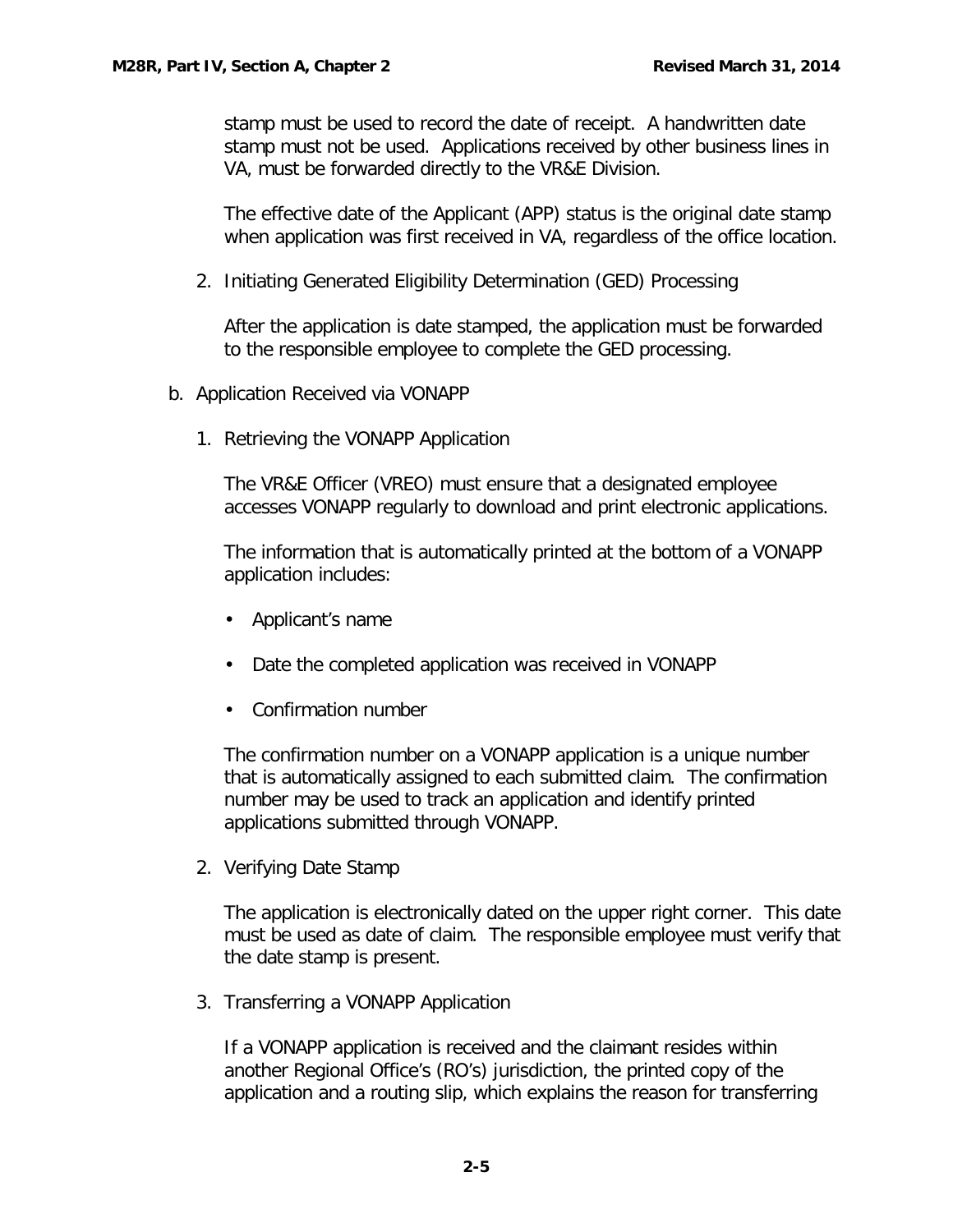the application, must be forwarded to the corresponding RO.

Prior to the transfer, the VREO must contact the VREO of the receiving office to notify him/her of the transfer. This ensures timely processing of the application.

<span id="page-8-0"></span>4. Claimant Signature

The claimant's signature is not required for an entirely completed application that is filed electronically through VONAPP.

<span id="page-8-1"></span>c. Incomplete Applications

If VA receives an incomplete application for benefits, it will notify the claimant of the information necessary to complete the application and will defer assistance until the claimant submits this information.

If the information necessary to complete the application is not received by VA within one year from the date of such notice, VA cannot pay or provide any benefits based on that application.

- <span id="page-8-3"></span><span id="page-8-2"></span>2.06 Re-applications Following Rehabilitation and Discontinuance
	- a. Re-application after Disallowance for Failure to Pursue a Claim
		- 1. A Veteran, who applied for Chapter 31 benefits, but whose case was disallowed for failure to pursue his/her claim, may reapply for Chapter 31 benefits without submitting a new application within one year of the effective date of the discontinuance. A documented contact, either via telephone, mail, or email, is acceptable documentation to process a new claim for benefits.

The Veteran must complete and submit a new application if he/she reapplies after one year from the effective date of the discontinuance.

- 2. Upon receipt of the application, the Veteran's CER folder must be obtained promptly. The application must be processed immediately upon receipt using AutoGED.
- 3. The effective begin date of the APP status is the original date stamped on the application, or the date the Veteran requested to reopen his/her claim.

Note: The application and the GED tear sheet must be filed on the left section of the CER folder.

<span id="page-8-4"></span>b. Re-application after Discontinuance from a Plan of Services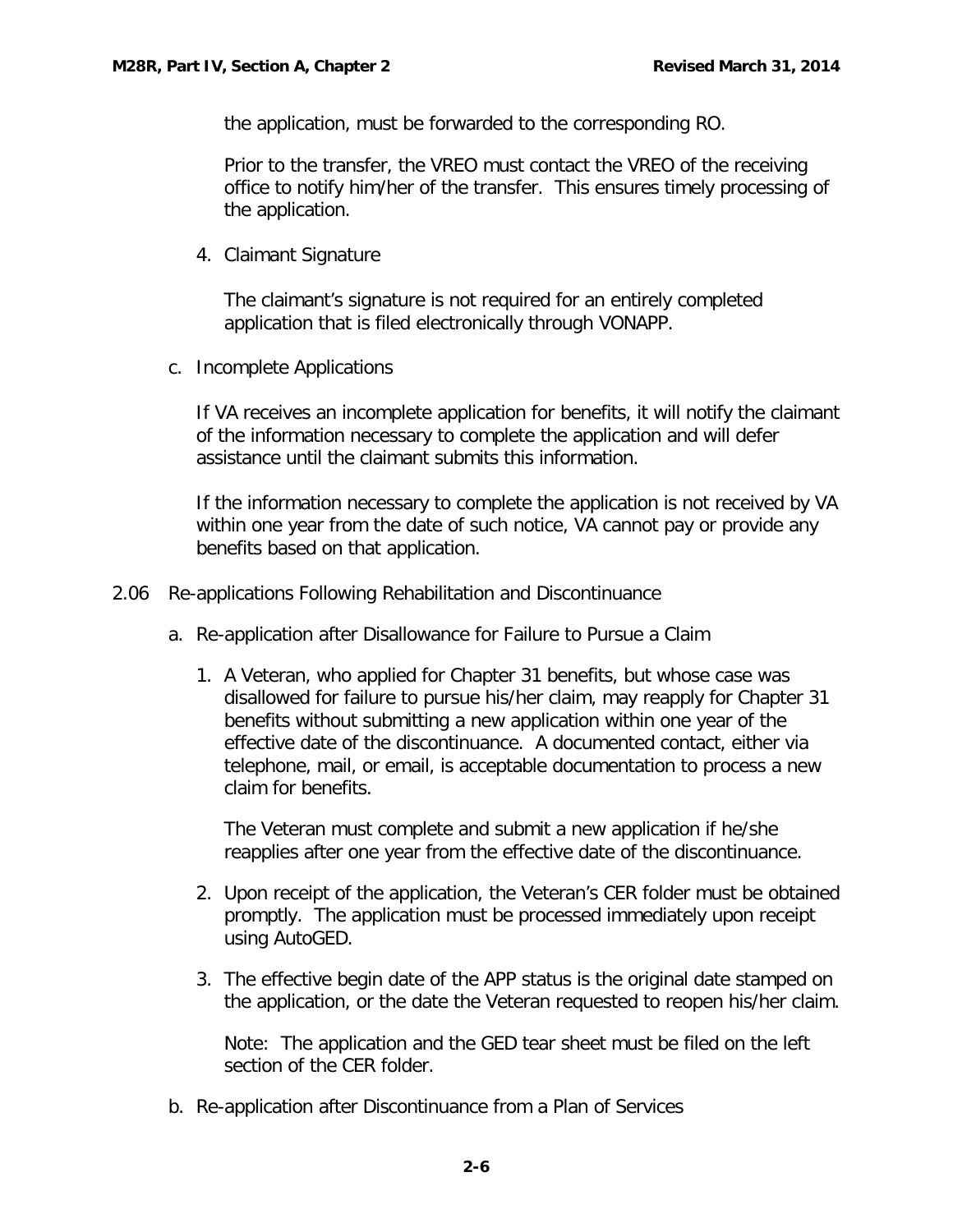- 1. A Veteran who participated in a plan of services and whose case was placed in Discontinued (DIS) status must complete and submit a new VAF 28-1900 to reapply for Chapter 31 benefits.
- 2. Upon receipt of the application, the Veteran's CER folder must be obtained promptly. The application must be processed immediately upon receipt using AutoGED.
- 3. The effective date when opening the APP status is the original date stamped on the application or the date the Veteran requested to reopen his/her claim. All reapplications from DIS status will be processed using AutoGED and the case moved to APP status.
- 4. In cases where the discontinuance was classified as a Maximum Rehabilitation Gain (MRG) closure, the GED will be processed and APP status opened effective the date of reapplication.

Note: The application and the GED tear sheet must be filed on the left section of the CER folder.

<span id="page-9-0"></span>c. Removal of Reason(s) for Discontinuance

When the Veteran reports for initial counseling, the VRC will move the case to Evaluation and Planning (EP) status, and explore the reason(s) for prior discontinuance to determine if they have been removed per 38 CFR 21.198(c), as part of the comprehensive evaluation.

The VRC must document this determination, obtain VR&E Officer concurrence when needed, and document both on VAF 28-1902b.

- 1. If the comprehensive evaluation reveals that the reason(s) for discontinuance can be removed and requirements for basic entitlement are met, the VRC will notify the Veteran of the entitlement decision and conduct evaluation and planning activities, if appropriate.
- 2. If the comprehensive evaluation reveals that the reason(s) for discontinuance cannot be removed, regardless of whether the basic entitlement criteria are met, the VRC will inform the Veteran in writing that he/she is not entitled to additional benefits because the reasons for prior program discontinuance have not been resolved.
- 3. If a Veteran is not entitled because the reason(s) for discontinuance have not been removed, the VRC will close EP status and open DIS status in CWINRS using Reason Code (RC) 10, No Employment Handicap, and disallow the Control Code (CC) 719. The Veteran must be informed of the decision in writing.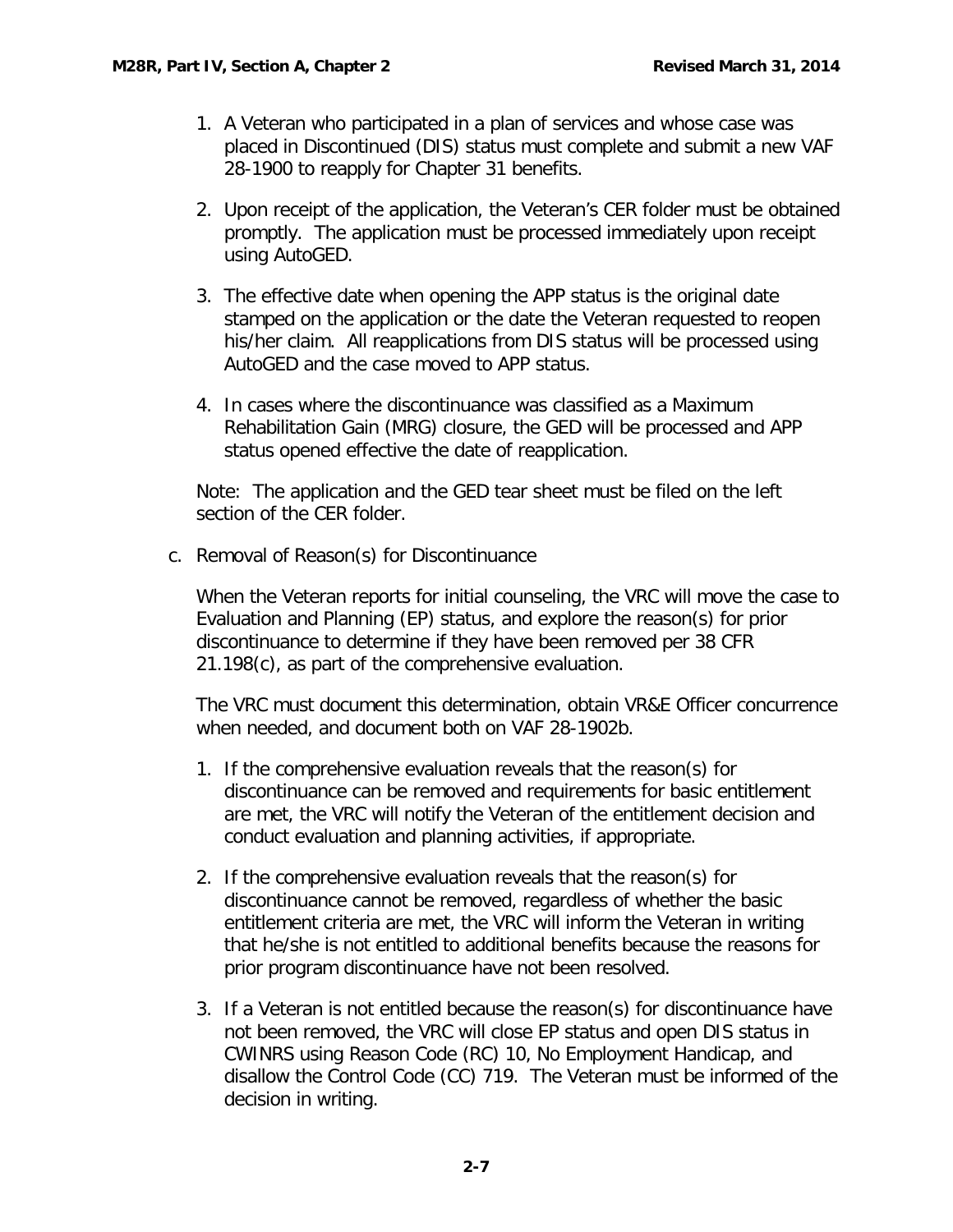- 4. Obtain VR&E Officer concurrence as needed. VR&E Officer concurrence is not required to terminate discontinued status, except in the case of an MRG closure and if re-application occurs within one year of the closure. For cases discontinued as an MRG for one year or longer at the time of reapplication, VR&E Officer concurrence is not required to reopen the case.
- <span id="page-10-1"></span><span id="page-10-0"></span>d. Reapplication after Veteran is declared Rehabilitated
	- 1. Submitting an Application

A Veteran who has been declared rehabilitated and whose case was placed in Rehabilitated (REH) status must complete and submit a new application to request for additional services under Chapter 31.

<span id="page-10-2"></span>2. Establishing Control Code (CC) 795

On the day of receipt of the application, the responsible employee must:

(a) Establish End Product (EP) 795 in BDN for tracking purposes.

(b) Ensure that the case remains in REH status.

- (c) Obtain the Veteran's CER folder and file the application on the left section of the CER folder.
- <span id="page-10-3"></span>3. Tracking CC 795
	- (a) Use the Veterans Service Network (VETSNET) Operations Reports (VOR) 2.0 "Pending Detail" function to track pending EP 795.
	- (b) Complete the Pending Full Detail selections.
		- (1) File Date default date pulls all EPs pending through current date.
		- (2) Station use drop-down list to highlight/select station.
		- (3) All End Product Description use drop-down list to highlight/select VR&E.
		- (4) End Product use Search function to select 795.
		- (5) Report Type use drop-down list to highlight/select Flash.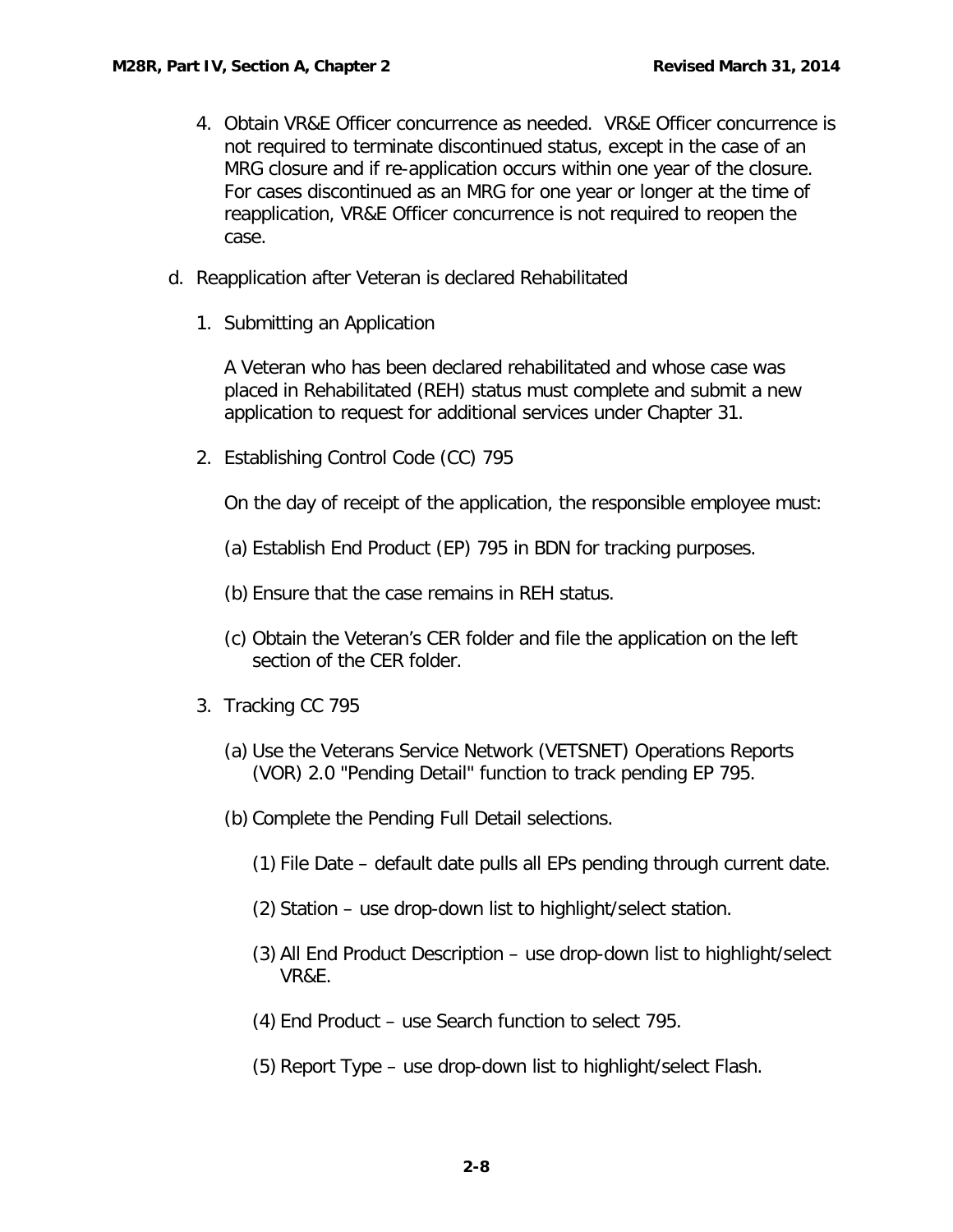- (6) Description use drop-down list to highlight/select All Unique.
- (7) Hit Apply button.
- (c) The resulting report will provide a count of pending EP 795. It will also allow sorting options in Excel (i.e., Veteran; station number; date of claim; number of days pending).
- <span id="page-11-0"></span>4. Required VRC Determination

A VRC must make a determination whether the previous rehabilitation decision may be set aside as outlined in 38 CFR 21.284 or 38 CFR 21.196(c). The VRC must schedule the Veteran for the determination to reopen his/her claim immediately upon receipt of the application. The determination must be documented on VAF 28-1902b, Counseling Record - Narrative Report.

- <span id="page-11-1"></span>5. VR&E Officer's Concurrence
	- (a) Reapplication Prior to the One-Year Period

VREO concurrence is required prior to reopening a case that has been placed in REH status for less than one year at the time of reapplication.

The concurrence must be documented on VAF-28-1902b and filed on the right section of the Veteran's CER folder.

(b) Reapplication After the One-Year Period

VREO concurrence is not required to reopen a case that has been placed in REH status for one year or longer at the time of reapplication.

- <span id="page-11-2"></span>6. Application Processing
	- (a) If the decision is to re-open the claim, the responsible employee must:
		- (1) Clear (PCLR) the pending EP 795.
		- (2) Process the application through AutoGED.
	- (b)If the decision is not to re-open the claim, the responsible employee must: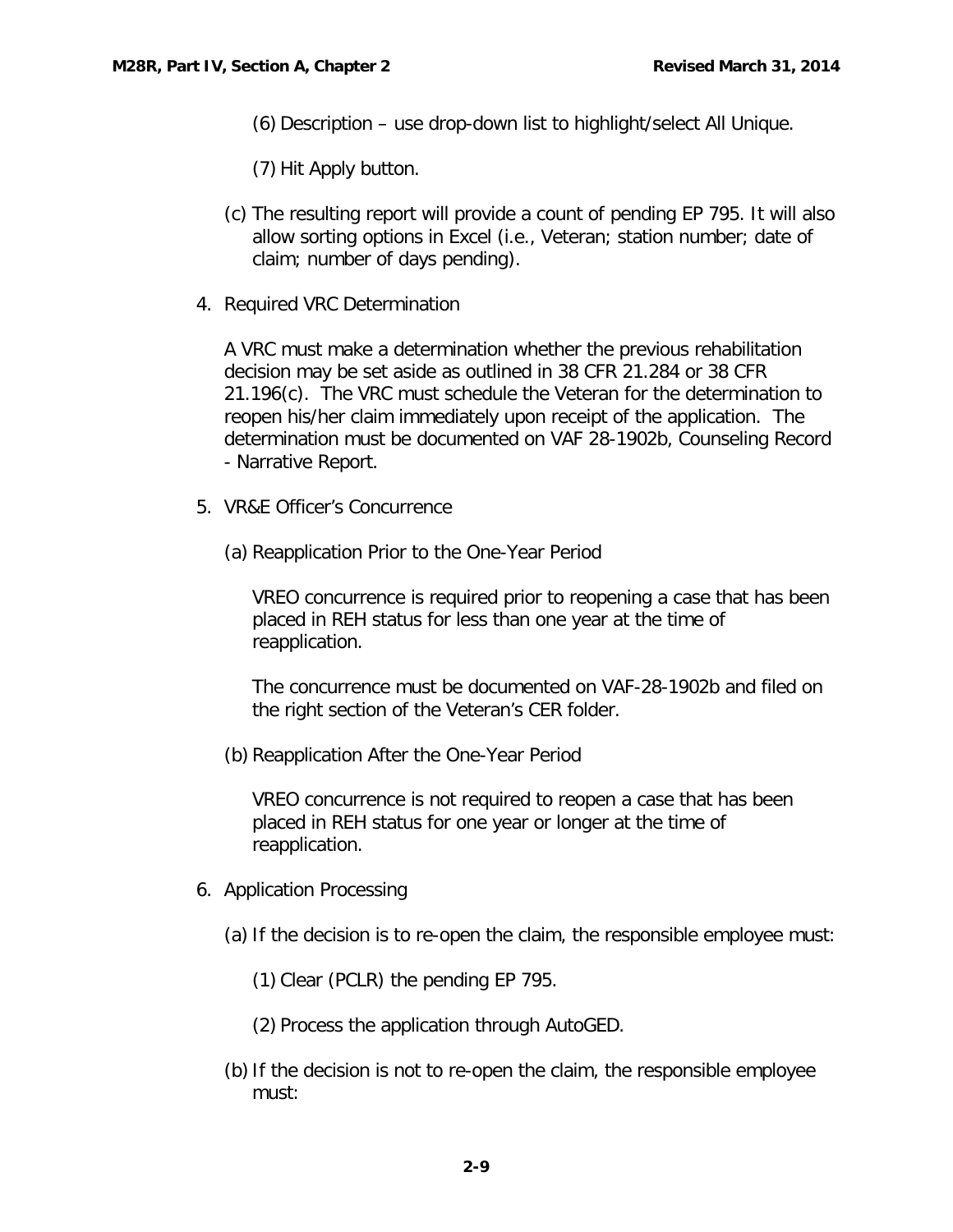- (1) Clear (PCLR) the pending EP 795.
- (2) Notify the Veteran of the decision in writing and provide him/her with due process.

## <span id="page-12-1"></span><span id="page-12-0"></span>2.07 Memorandum Rating

a. Definition

A memorandum rating, or "memo" rating, is an anticipated compensable rating of 20 percent of more that is granted to a Servicemember who is awaiting discharge from active military service and is hospitalized, or receiving outpatient medical care, services, or treatment for serviceconnected disability condition(s).

A memo rating is established for a Servicemember who applies for Chapter 31 benefits within six months prior to his/her discharge and 12 months after his/her discharge from active military service.

A proposed rating in Virtual VA that has been established by the Department of Defense (DOD) Integrated Disability Evaluation System (IDES) and VA's compensation disability rating system may serve in lieu of a memo rating to establish basic eligibility and entitlement for VR&E. This rating may be used by VR&E to document the anticipated rating for a Servicemember.

<span id="page-12-2"></span>b. Request for Memorandum Rating

A Servicemember may request a memorandum rating by completing VAF 28- 0588, Vocational Rehabilitation and Employment – Getting Ahead after You Get Out. Refer to Appendix O, VA Forms. This form is submitted to the Veterans Service Center (VSC) for processing.

The VSC establishes the memorandum ratings to document the anticipated rating for VR&E purposes. These ratings are established based on the Servicemembers' available Service Treatment Records (STR) and must be compensable at least 20 percent or more.

Upon receipt of the application, VSC is expected to complete the memorandum rating within three business days. Upon completion, VSC establishes EP 095 and forwards the memo rating and application to the appropriate VR&E Office.

<span id="page-12-3"></span>c. Memorandum Rating Established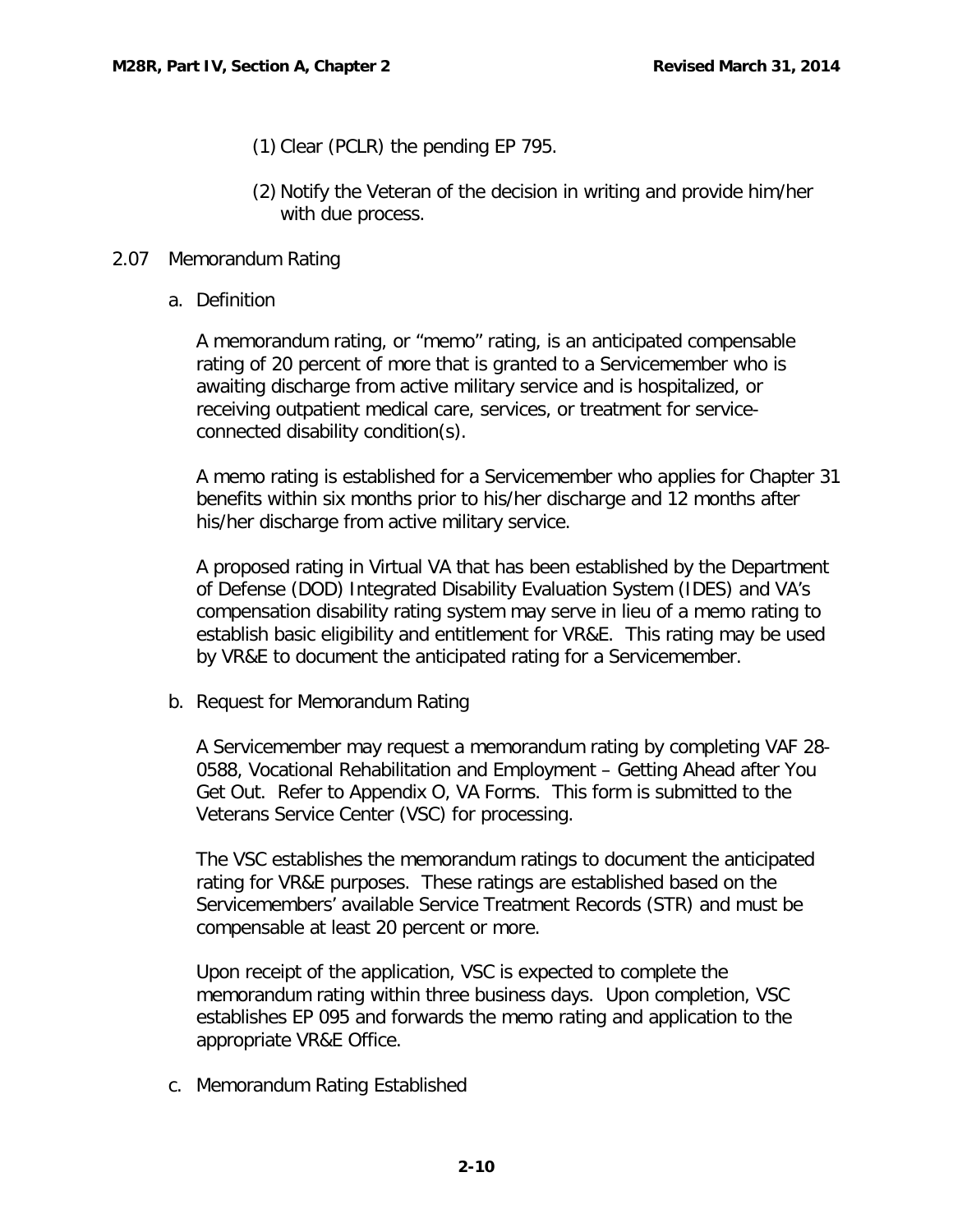The VREO must ensure that the Servicemember's claim is immediately processed using the AutoGED when a rating decision indicating that a memo rating has been established for a Servicemember.

<span id="page-13-0"></span>d. Memorandum Rating Not Established

The VREO must ensure that the Veteran's claim is immediately processed for disallowance when a rating decision indicating that a memo rating cannot be established for a Servicemember.

- <span id="page-13-1"></span>e. Disallowance Processing for a Memorandum Rating
	- 1. Update CWINRS case status by closing APP status with RC 01, using the date of the decision and open DIS status using the same date the APP status is closed. BDN 320 screen will be automatically updated.
	- 2. In BDN, use the 'CAST' command and enter 'CADJ' on the last field located on the bottom right of the screen and press ALT/ENTER. On the next screen, CADJ 408, enter "X" on the field for disallowance reason code "AA – Declared Ineligible". At the last field of the 408 screen, enter 501 to authorize the action and press ENTER. Press Y (Yes) to authorize the disallowance processing. This automatically clears the pending CC 095, and generates and prints the Disallowance Tear Sheet.
	- 3. The generated Disallowance Tear Sheet must be filed on the left section of the Veteran's CER folder.
- <span id="page-13-2"></span>f. Notification of Disallowance

The Servicemember must be notified by letter that all actions on his/her claim have been closed. The date of the notification letter must coincide with the date the claim has been processed for disallowance and the CC 095 is cleared.

The notification letter must contain an explanation that the actions for the Servicemember's claim have been suspended because an anticipated rating of 20 percent or more cannot be established at this time. The letter must also contain a statement that the Servicemember may request to reopen his/her claim at any time by filing a new application.

<span id="page-13-3"></span>2.08 Disallowance Processing Based on Ineligibility

When a rating decision is received from VSC that states that a service-connected disability rating cannot be established for a Veteran at the time, the VREO must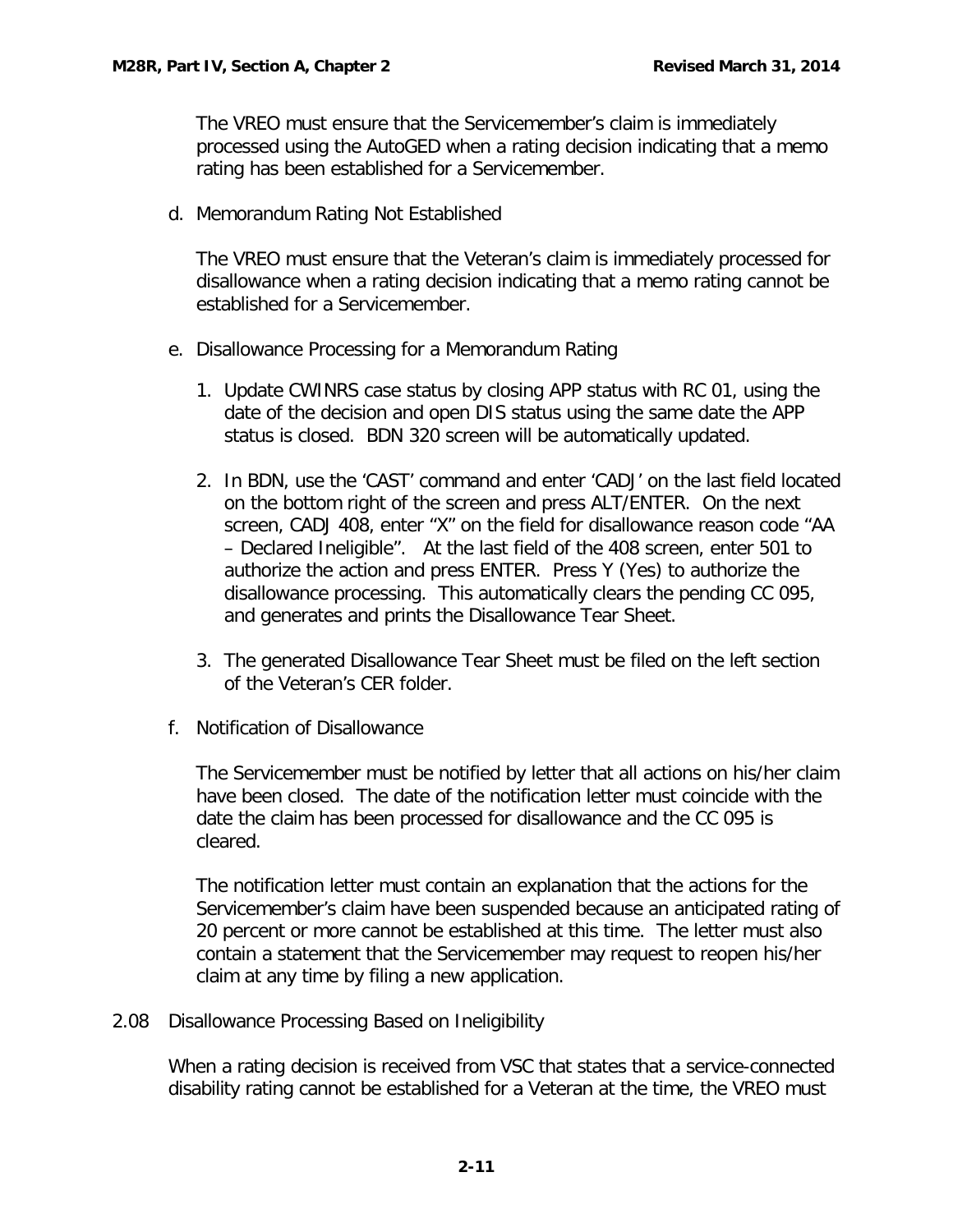ensure that the Veteran's claim is immediately processed for disallowance.

- a. Update CWINRS case status by closing APP status with RC 01 using the date of the decision and open DIS status using the same date the APP status is closed. BDN 320 screen will be automatically updated.
- b. In BDN, use the 'CAST' command and enter 'CADJ' on the last field located on the bottom right of the screen and press ALT/ENTER. On the next screen, CADJ 408, enter "X" on the field for disallowance reason code "AA – Declared Ineligible". At the last field of the 408 screen, enter 501 to authorize the action and press ENTER. Press Y (Yes) to authorize the disallowance processing. This automatically clears the pending CC 095, and generates and prints the Disallowance Tear Sheet.
- c. The generated Disallowance Tear Sheet must be filed on the left section of the Veteran's CER folder.
- <span id="page-14-0"></span>2.09 Abbreviations and Acronyms Used for Application Processing

The following are abbreviations and acronyms that are regularly used in GED processing:

- BDN Benefits Delivery System
- BFLD Beneficiary Folder
- BINQ BIRLS Inquiry (BDN and Share)
- BIRLS Beneficiary Identification Records Locator Subsystem (VA database containing records of all beneficiaries including Veterans whose survivors applied for death benefits.)
- C-File Claims File
- CADJ Claims Adjudication (BDN)
- CEST Claims Establishment
- CAUT Claims Authorization
- EOD Entrance on Duty
- HON Honorable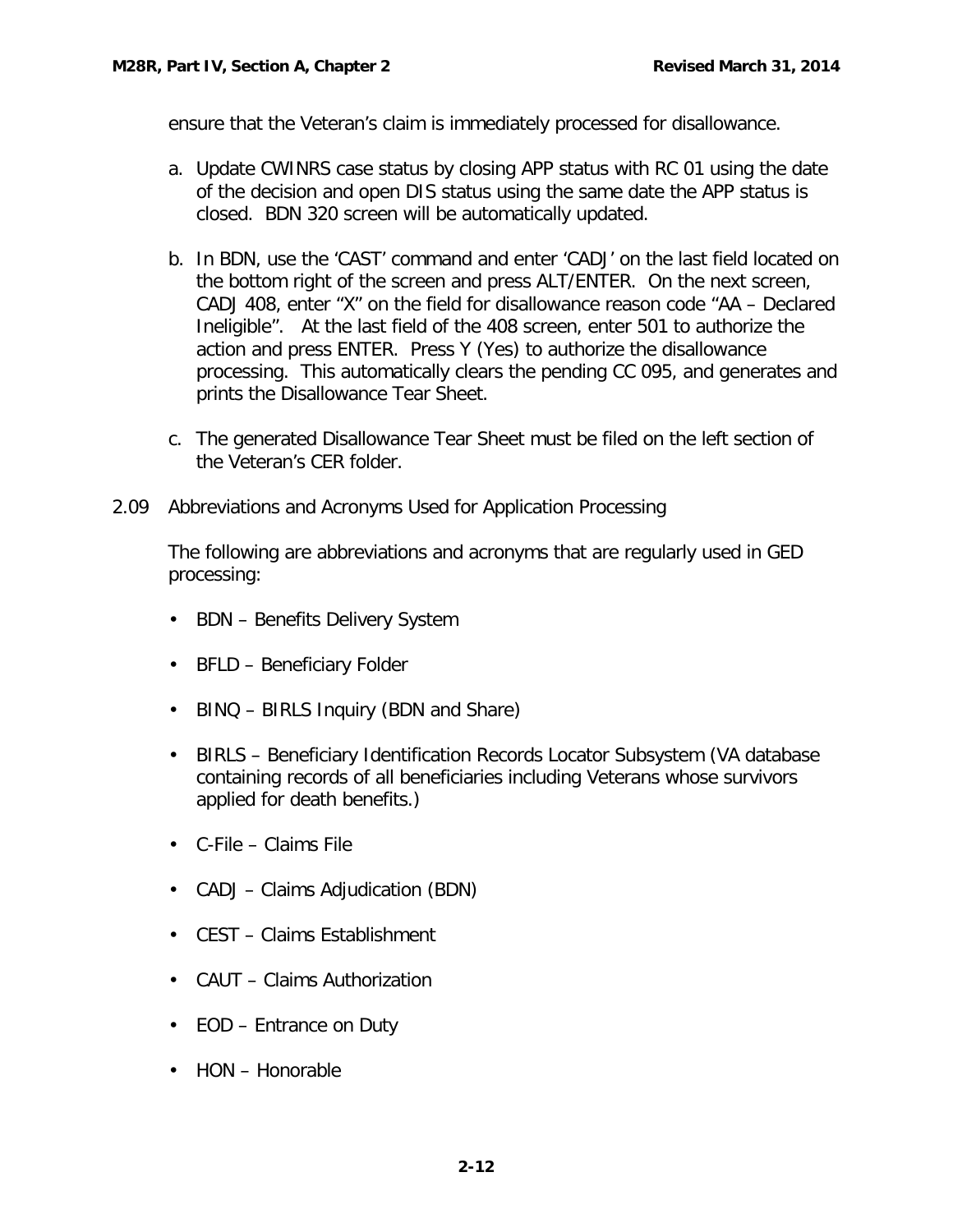- IRND Initial Rating Notification
- MINQ Master Record Inquiry (BDN)
- PINQ Pending Inquiry (BDN)
- RAD Release from Active Duty
- Share VA Information Technology system that interfaces with multiple VETSNET systems
- UHC Under Honorable Conditions
- VADS Veterans Assistance Discharge System
- VETSNET Veterans Service Network
- Virtual VA VA's document repository
- VOW Veterans Opportunity to Work (VOW) to Hire Heroes Act of 2011
- <span id="page-15-1"></span><span id="page-15-0"></span>2.10 Generated Eligibility Determination (GED) Processing
	- a. Priority Processing

All Chapter 31 applications must be processed immediately upon receipt. However, only Servicemembers and Veterans who are seriously, or very seriously, ill or injured receive priority processing. See M28R.III.B.3 for additional information and procedures on priority processing.

<span id="page-15-2"></span>b. General Information

AutoGED allows CWINRS users to perform the GED processing in an automated module. The AutoGED platform in CWINRS sends and retrieves data in the background of the application without using BDN.

- 1. For original GED processing, a Chapter 31 Master Record must be established in CWINRS and BDN environments.
- 2. For a reopened GED processing, the Chapter 31 Master Record must be updated in CWINRS and BDN environments.

Note: For security purposes, the VA employee who completes the CEST action must not authorize and complete the GED processing. Additional system edits in BDN prevent the employee who originally authorized the GED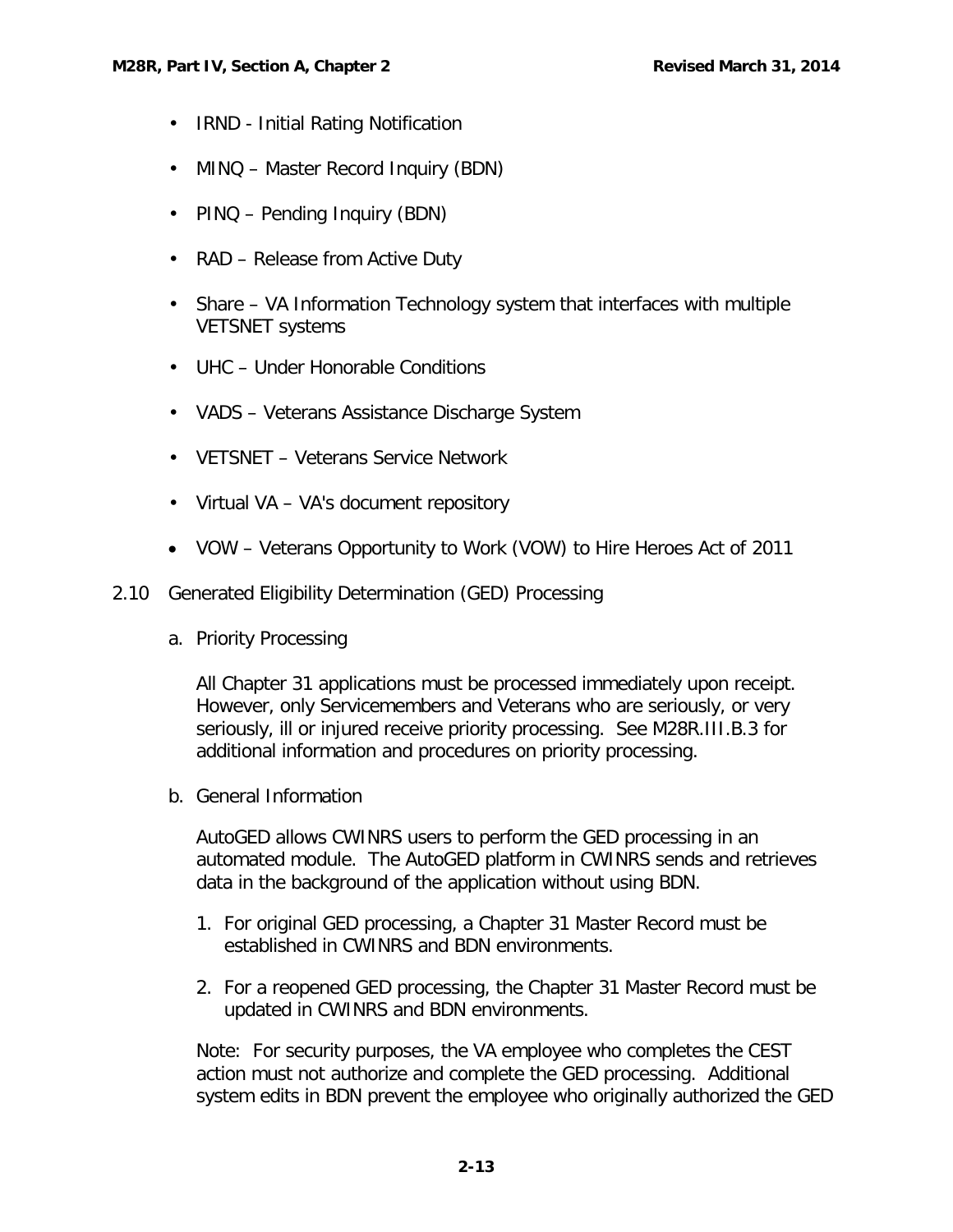processing from subsequently authorizing the entitlement disallowance on the same case.

<span id="page-16-0"></span>c. Basic Development Steps Prior to AutoGED Processing

Before processing the application, the following data must be reviewed and verified by the responsible employee:

- <span id="page-16-1"></span>1. Date of Claim Accuracy
	- (a) VAF 28-1900 or Informal Request

Verify the date of receipt of formal or informal claim. The original date on the application must be stamped by VA. Hand written date is not acceptable. VA offices that may receive applications include any of the following:

- VA Regional Office including outbased and outreach locations
- VA hospital or medical center or community-based clinic
- Vet Center
- National Cemetery Administration (NCA)

Note: The original date stamped on the application or the date of the informal request is the effective date of claim and is the effective begin date in APP status.

(b) Online Application

Verify the date stamp of receipt for any application submitted electronically through the VONAPP. The date stamp of receipt is the effective date of claim and is the effective begin date in APP status.

<span id="page-16-2"></span>2. Original or Reopened Claim Status

Verify if the claim is an original or reopened claim by completing the following steps:

- (a) Log on to BDN.
- (b) Enter the MINQ command and 4-digit password at the Ready Screen.
- (c) Enter M35 in Screen Number field, input the Veteran's claim number or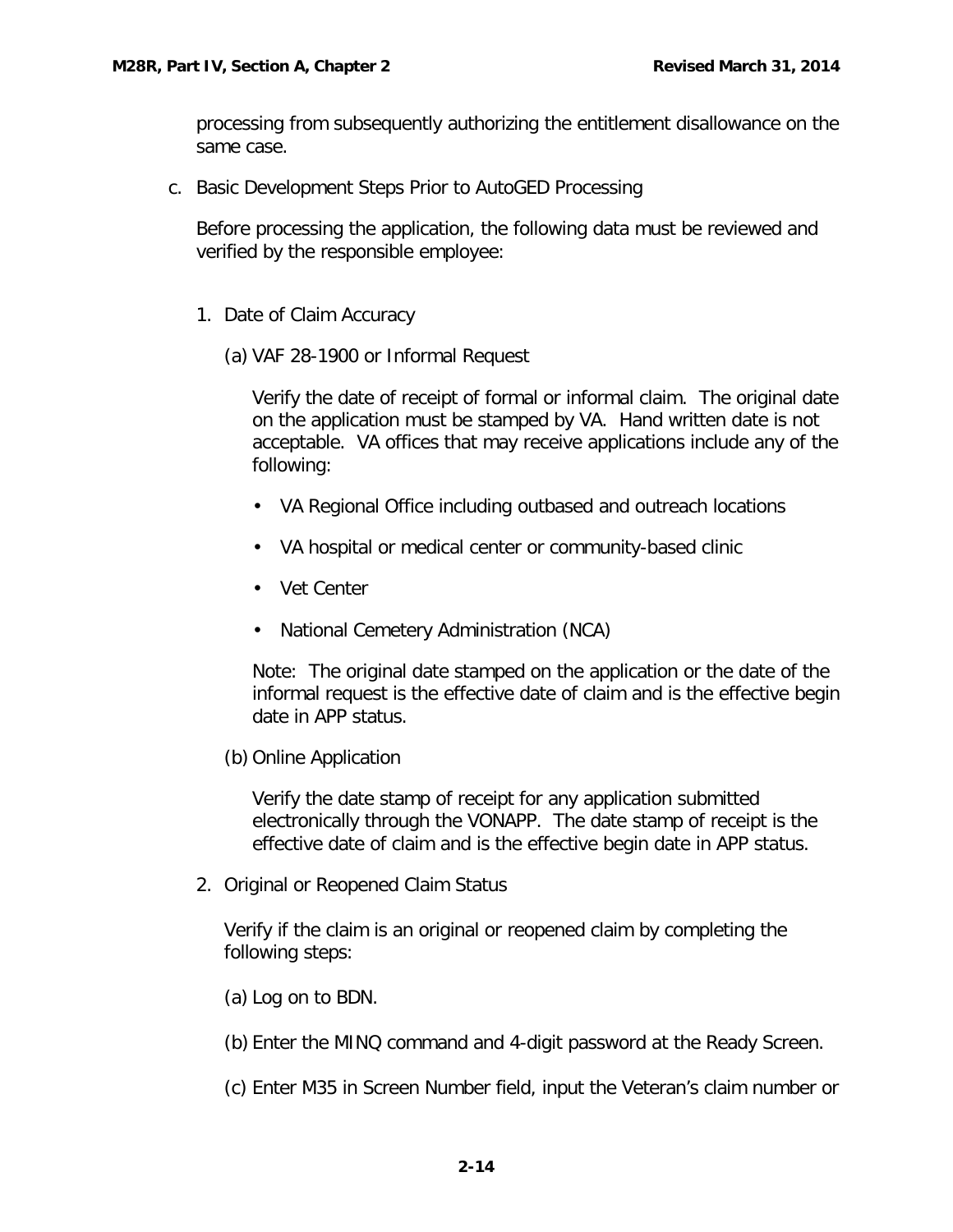SSN, and press Alt/Enter.

- (d) From the M33 screen, obtain the Initial Rating Notification Date (IRND) if Veteran had a previous claim.
	- (1)If the Veteran has an established CH31 Master Record as verified by the M35 screen, process the claim as a reopened claim.
	- (2)If the Veteran has no established CH31 Master Record as verified by "Record does not exist at Hines" message displayed at the bottom of the Ready screen, process the claim as an original claim.
- <span id="page-17-0"></span>3. Basic Period of Eligibility

Verify the Veteran's basic period of eligibility. This period begins on the day VA notifies the Veteran of the VA rating determination that he/she has a qualifying compensable service-connected disability. This period ends 12 years from the date of notification.

- <span id="page-17-1"></span>4. Qualifying Military Service
	- (a) Log on to BDN.
	- (b) Enter the BINQ command and 4-digit password at the Ready Screen.
	- (c) Tab to Veteran's claim number or SSN and press enter to execute the inquiry.
	- (d) Verify the following information:
		- Name
		- Claim number or SSN
		- Date of birth
		- EOD and RAD
		- Character of service, either HON or UHC

Note: Questions regarding suitable character of discharge should be referred to the VSC for determination.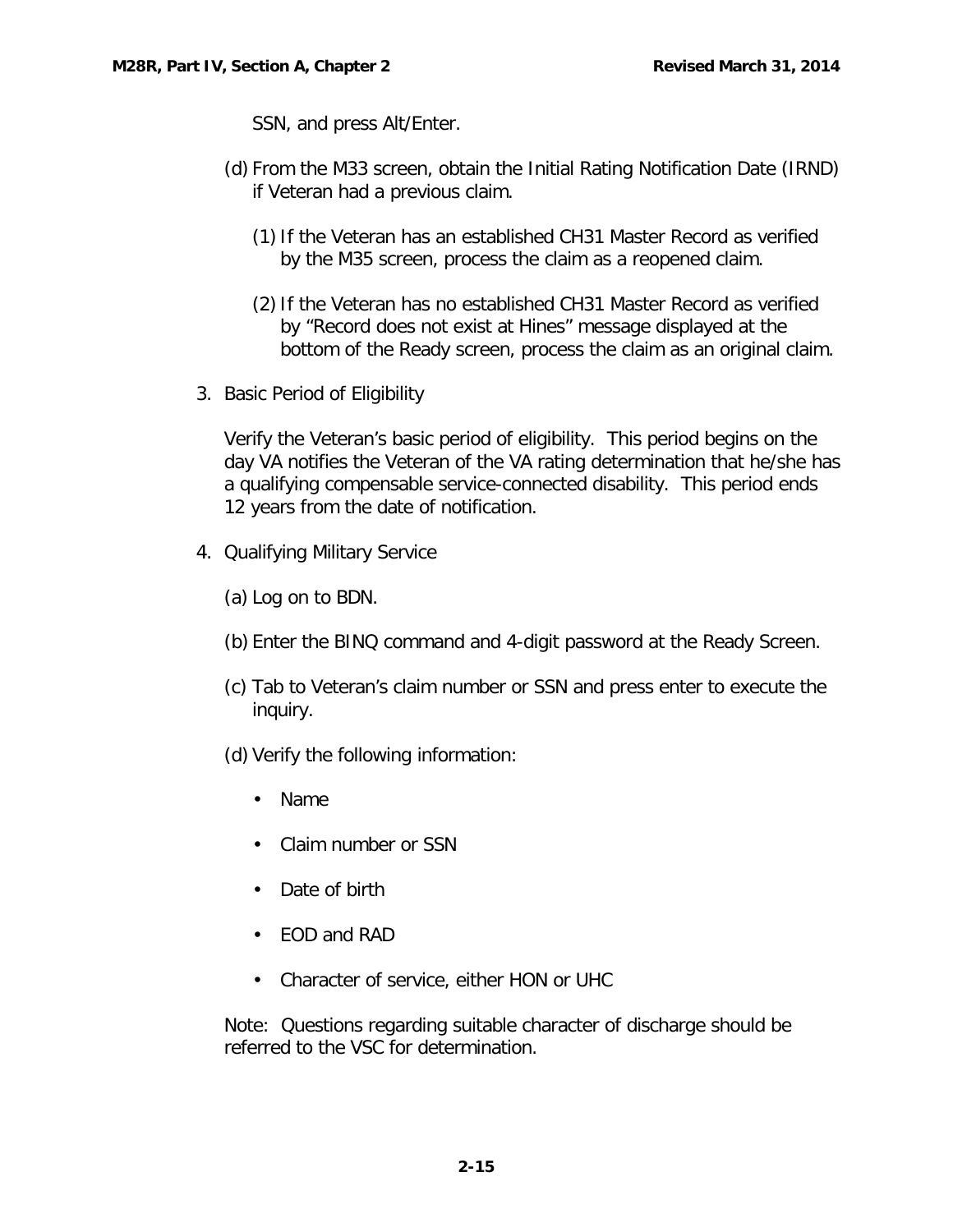<span id="page-18-0"></span>5. Qualifying Compensable Service-Connected Disability (SCD)

To verify if the Veteran has a qualifying SCD rating, and obtain the initial rating notification date, complete the following steps:

- (a) Log on to Share.
- (b) Select Corporate Inquiries and press submit.
- (c) Select Awards/Ratings. (Print option is available in Share). (1) For Compensation Ratings
	- Verify the service-connected diagnostic code for each disability condition
	- Verify the percent of disability rating for each disability condition
	- Verify the combined SCD rating is at least 10 percent for a Veteran
	- (2) For Memorandum Ratings
		- Verify the service-connected diagnostic code for one of more disability
		- Verify that the rating is at least 20% for an active duty Servicemember
- (d) Select Claims/Denials (Print option is available in Share.)
	- (1) Highlight the Initial claim for compensation. A new screen will appear with the life cycle details for the Initial claim.
	- (2) Verify the IRND. The closed date is the date, upon which the initial compensation claim was closed, authorized, or promulgated. The IRND is the date upon which action to award compensation benefits and to notify the Veteran, in writing, of the outcome of the disability claim.
- (e) Repeat the process of finding the IRND if the original rating granted is less than 10 percent. The alternate sources of IRND are:
	- Virtual VA (rating decision and letter)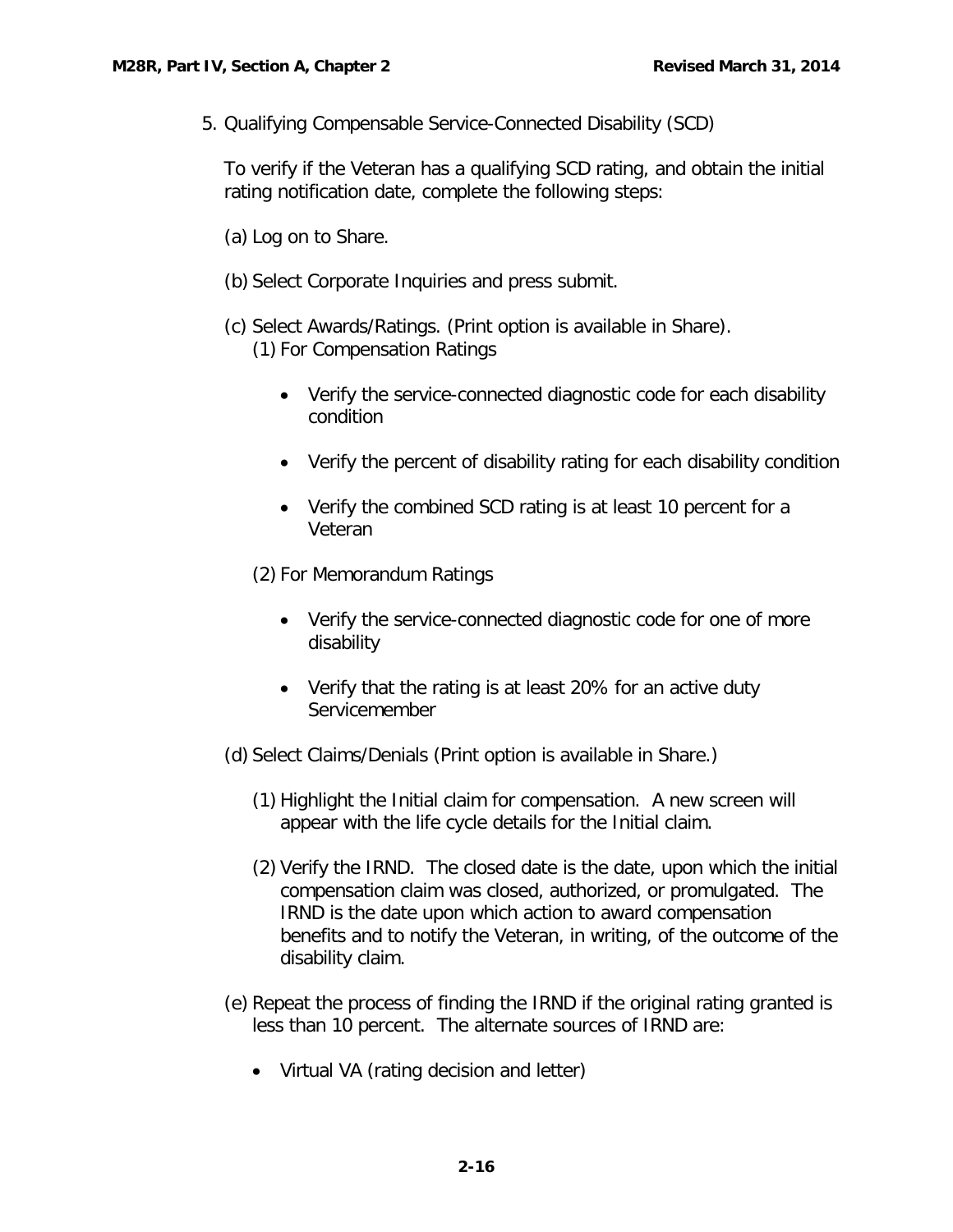- Claims Folder
- VSC
- <span id="page-19-0"></span>d. Seriously Ill or Injured Servicemembers

Eligibility and entitlement is granted without regard to a VA SCD rating for a Servicemember who applied under the National Defense Authorization Act (NDAA). Basic eligibility is based on documentation from military service rather than on the establishment of a VA disability rating or memorandum rating. Entitlement to Chapter 31 services is automatically established without the requirement that an employment handicap must exist.

In order for the Servicemember to meet the requirement for automatic entitlement, he/she must complete the following actions:

- 1. Complete and submit VAF 28-1900.
- 2. Provide supporting documentation that establishes his/her eligibility under NDAA.
- 3. Report for his/her first scheduled appointment.

Note: Refer to section 2.12 of this chapter for information on application processing for seriously ill or injured servicemembers.

- <span id="page-19-1"></span>e. Chapter 36 Application Received
	- 1. The responsible employee must verify in CWINRS if the Servicemember or Veteran has a previous or current application, VAF 28-8832, Education/Vocational Counseling Application.
		- (a) If a prior Chapter 36 record exists, the Chapter 36 folder must be obtained and the information from the folder must be incorporated in the CER folder.
		- (b)If an application for Chapter 31 services is received while a Veteran or Servicemember has an open application for Chapter 36, the responsible employee must take actions outlined below.
	- 2. Verify Basic Eligibility Criteria for Chapter 31 by completing the following:

(a) Review CWINRS for prior Chapter 31 record.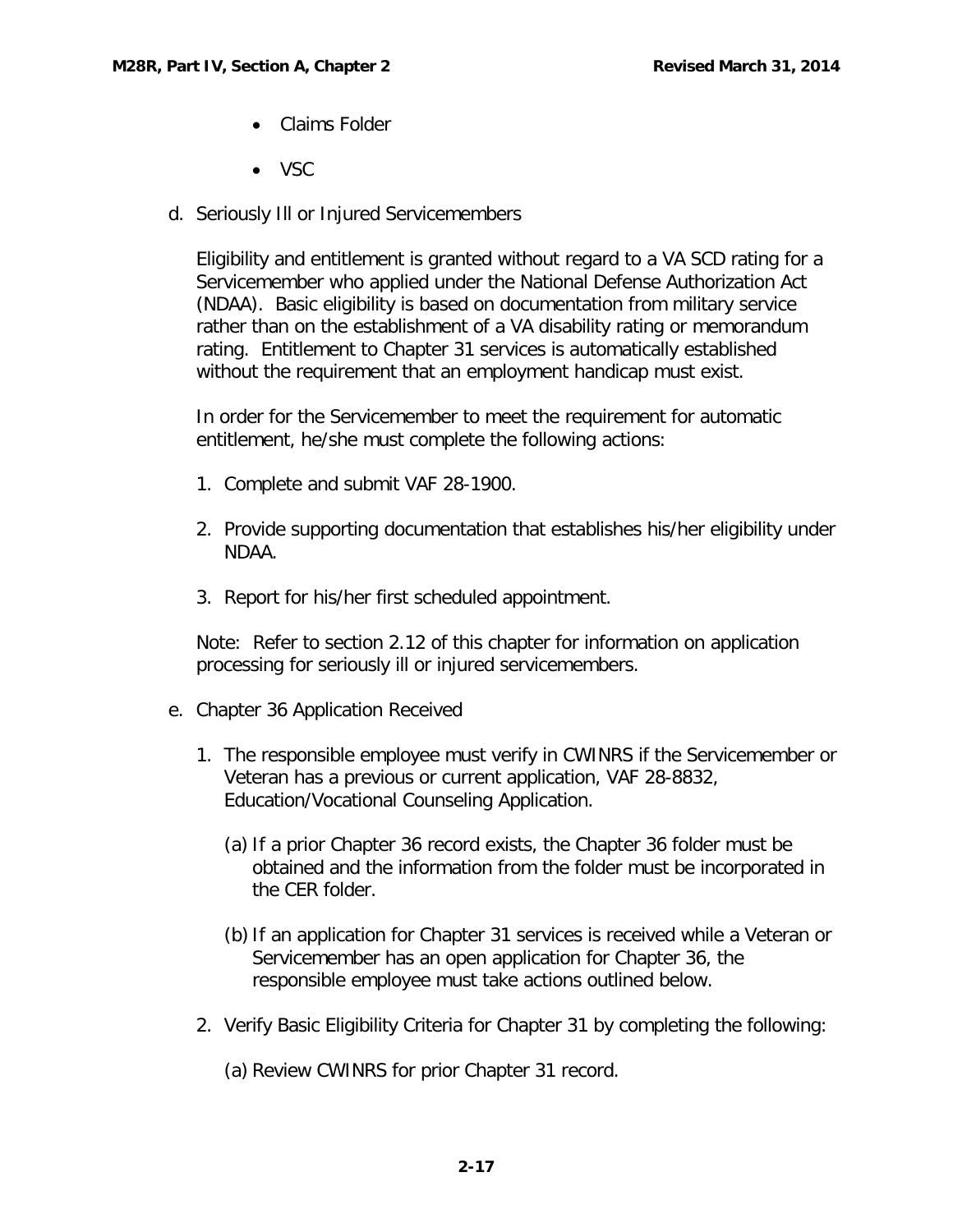- (b) Review the record to determine if the applicant meets basic eligibility criteria, including:
	- Qualifying military service
	- Character of service
	- SCD status, memorandum rating, or NDAA-eligibility
- 3. Process the Application.
	- (a) If the applicant meets basic eligibility criteria, the responsible employee must process the Chapter 31 application using AutoGED and proceed with Chapter 31 evaluation and entitlement processing. CWINRS will incorporate the Chapter 36 record into the Chapter 31 record, and the History screen will be annotated with "Counseling Completed in Chapter 31."

In addition, the Chapter 36 folder must be obtained and the information from the folder must be incorporated in the CER folder.

- (b) If the applicant does not meet basic eligibility criteria for Chapter 31, proceed with Chapter 36 application processing before disallowing the Chapter 31 claim.
- (c) After processing the application, schedule the applicant for vocational counseling.
	- If the applicant reports for the scheduled appointment and completes his/her vocational counseling, the Chapter 36 case may be closed as "Completed with Counseling" in CWINRS.
	- If the applicant does not report for the scheduled appointment and does not complete his/her vocational counseling, the Chapter 36 case may be closed as "Completed without Counseling" in CWINRS.
- <span id="page-20-0"></span>f. Initiating AutoGED Processing
	- 1. From the CWINRS Navigator, click on GED PROCESSING button with AutoGED Processing showing in the drop-down field as the default selection.
	- 2. Sort by date or status, and click OK.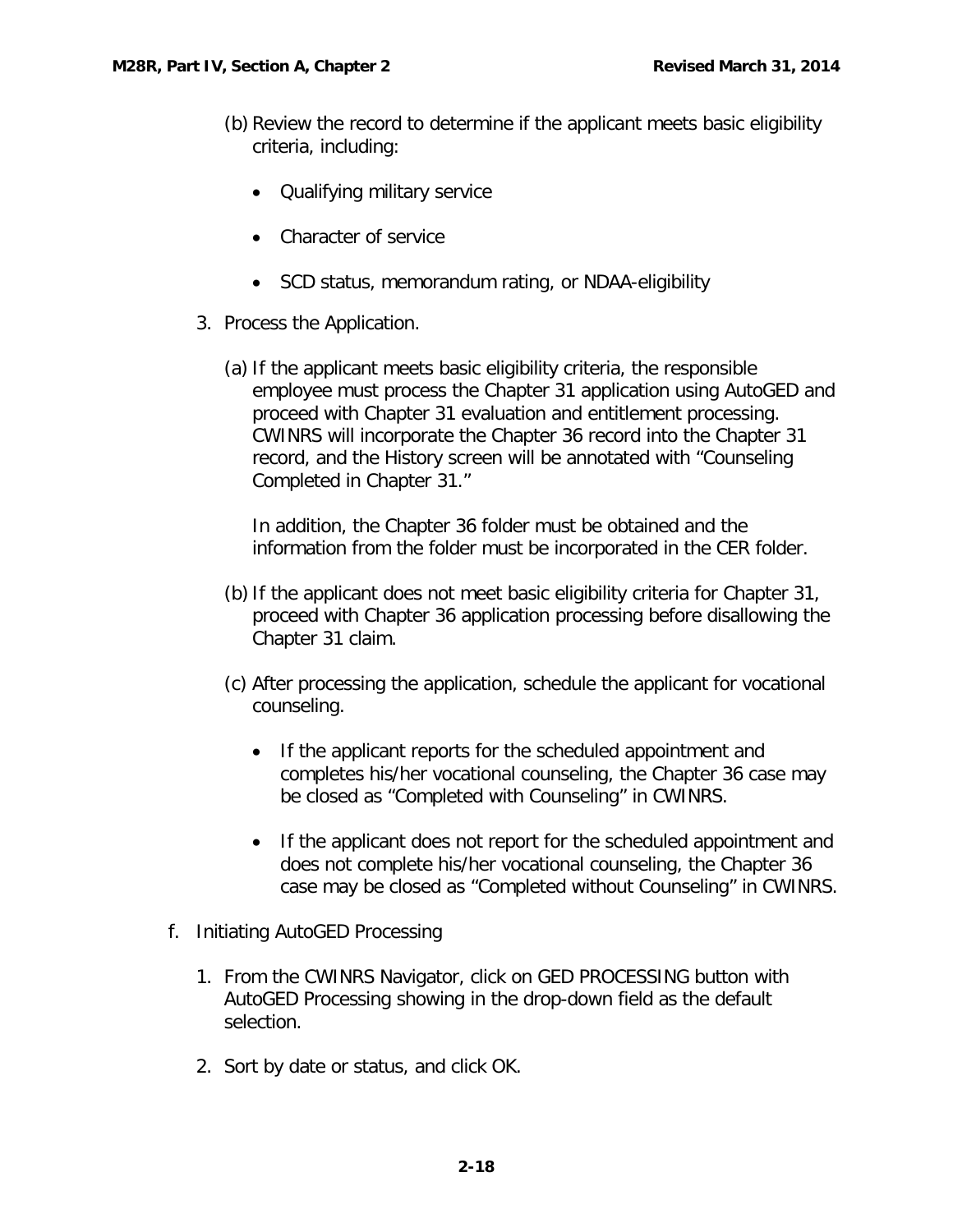- 3. From the processing options buttons, click ADD.
- 4. Enter C-File Number, and click OK. AutoGED will now check the corporate environment to ensure the claimant is a Veteran. If the message "There is no BIRLS record on file" appears, then the claimant is not a Veteran.
- 5. Complete the Form Entries:
	- (a) Enter STUB NAME.
	- (b) Enter APP RECEIVED DATE. This automatically formats the dates and advances to the next field. This date must reflect the date stamp when VA first received the application.
	- (c) Enter TELEPHONE NUMBER.
	- (d) Enter EDUCATION LEVEL using two digits to indicate the NUMBER OF YEARS:
		- 00-11 indicates the number of years of elementary to secondary education completed
		- 12 indicates a high school diploma or equivalent
		- 13 indicates at least 30 semester or 45 quarter hours of undergraduate study successfully completed
		- 14 indicates at least 60 semester or 90 quarter hours of undergraduate study successfully completed
		- 15 indicates at least 90 semester or 135 quarter hours of undergraduate study successfully completed
		- 16 indicates the receipt of a Bachelor's Degree
		- 17 indicates the completion of at least one year of graduate study
		- 18 and above indicate an unknown level of education

(e) Enter IRND or DATE OF MEMORANDUM RATING.

(f) Enter ADDRESS.

Note: Do not enter the Veteran's name in address. If name is entered,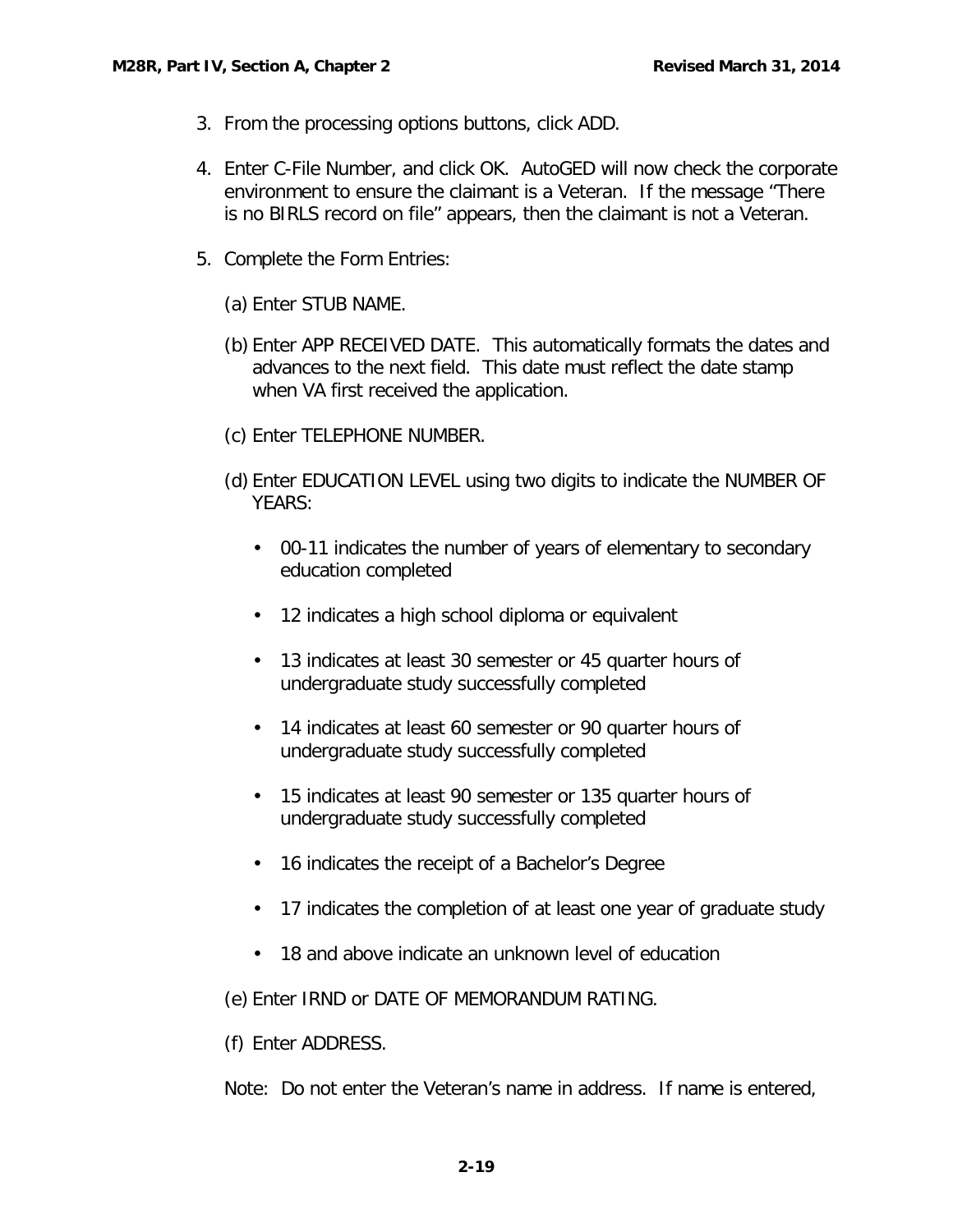the Veteran's name will appear twice in the address in CWINRS and Share.

- (g)In the field, CASE READY TO BE PROCESSED, perform the following actions:
	- (1) Enter NO, if a memorandum rating is required or other delay occurs, and then enter description of the reason in the User Remarks field.
	- (2)If this is an NDAA case, check the box. AutoGED will automatically enter 5555 under DIAG 1 code.
- (h) In the field, TEMPORARY ENTITLEMENT, do not check the box for RE-OPENED application. The IRND will be on the M33 screen if claim is a re-opened claim.
- (i) If the Veteran is classified as OEF/OIF/OND, you may check GWOT (optional). The indicator will be attached to the pending EP, which allows traceability using the end product codes.
- (j) Enter the site-within the station and location, and click OK.
- 6. Click OK.
- <span id="page-22-1"></span><span id="page-22-0"></span>g. Rating Decisions
	- 1. Actual Rating

If the Veteran has a rating, AutoGED will find it through the corporate applications.

If left blank and it does not pick up an actual rating, AutoGED will return the record for a disallowance.

<span id="page-22-2"></span>2. Memorandum Rating

If the Veteran has a memorandum rating, enter the 4-digit diagnostic code in the Memo Rating box. AutoGED will not disallow for absence of a compensation rating. It will set the claim up as a memorandum rating and move on to the point of authorization.

The memorandum rating from Compensation must be on hand to ensure that the date of the rating and diagnostic code(s) are entered correctly.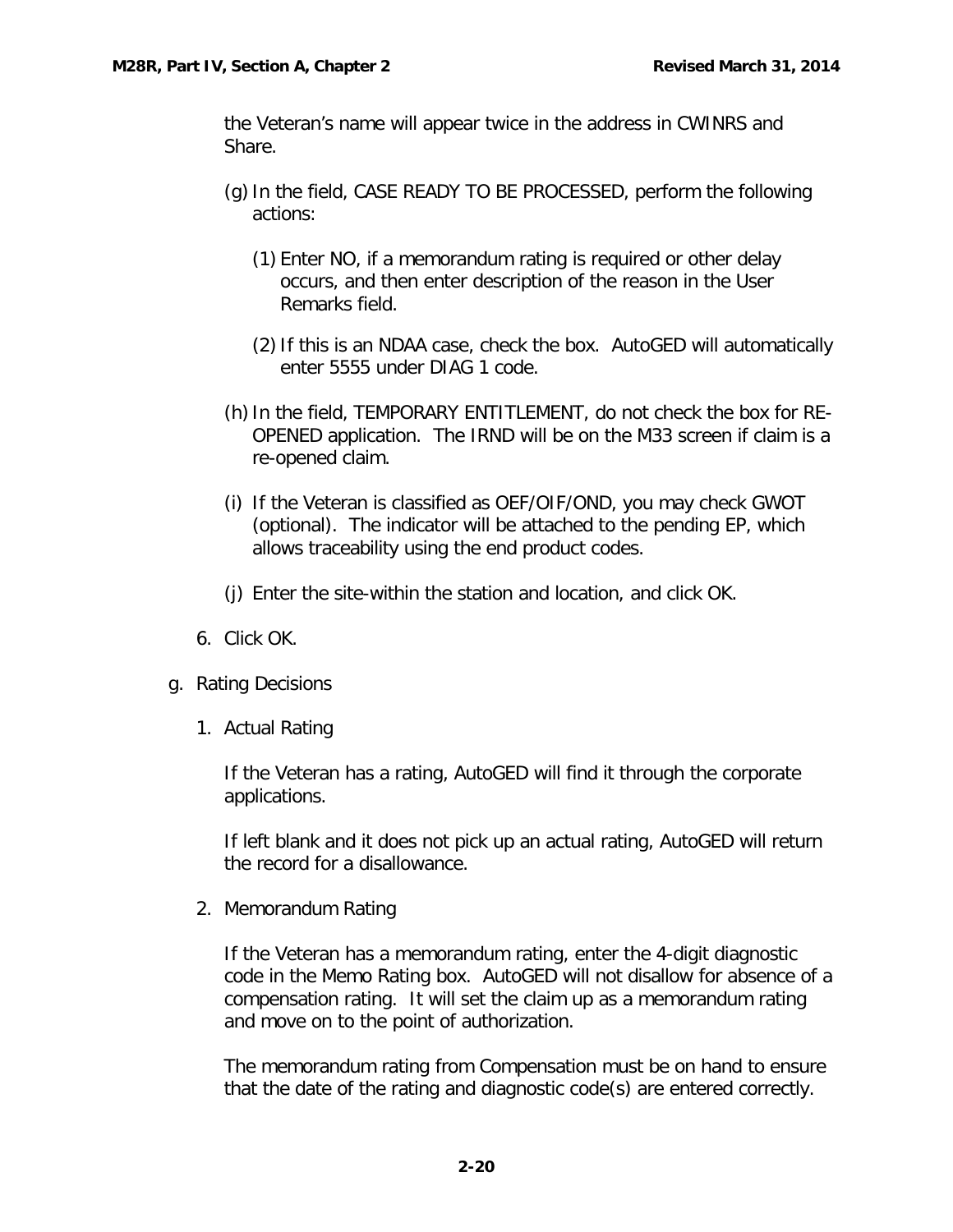- <span id="page-23-0"></span>h. Case Enters 010-Pending Verification Status
	- 1. Certain fields are still editable at this point, before the record moves on to the CEST command.

If the Date of Claim is incorrect, it can be changed before it gets to the 030 CEST status.

If CEST is successful, the date of claim is no longer editable. It is now committed to the record.

- 2. Cases can only be processed individually when in the ALL RECORDS grid view.
- 3. Cases can be processed in batches by status through 030-040 (CEST):
	- (a) Choose the specific processing status.
	- (b) Select all (when selecting a group; certain functions cannot be used as when working on an individual case).
	- (c) Click the PROCESS button once, which will take records through the CEST and CADJ processes.
	- (d) Click PROCESS.
- <span id="page-23-1"></span>i. Case Moves to 030-Pending CEST 095/295

Address and date of claim is committed. This field is no longer editable.

- 1. Select case and click PROCESS. End product is established in Corporate and BDN.
- 2. Verify end product in Share and/or BDN using the PINQ command.
- <span id="page-23-2"></span>j. Case Moves to 050-PENDING GED/Disallowance (CADJ)
	- 1. Select the individual case and click PROCESS.
	- 2. Ensure there are no pending corrections.
- <span id="page-23-3"></span>k. Case Moves to 070-Pending Authorization (CAUT)

The case is now ready for CAUT 070 Processing Status.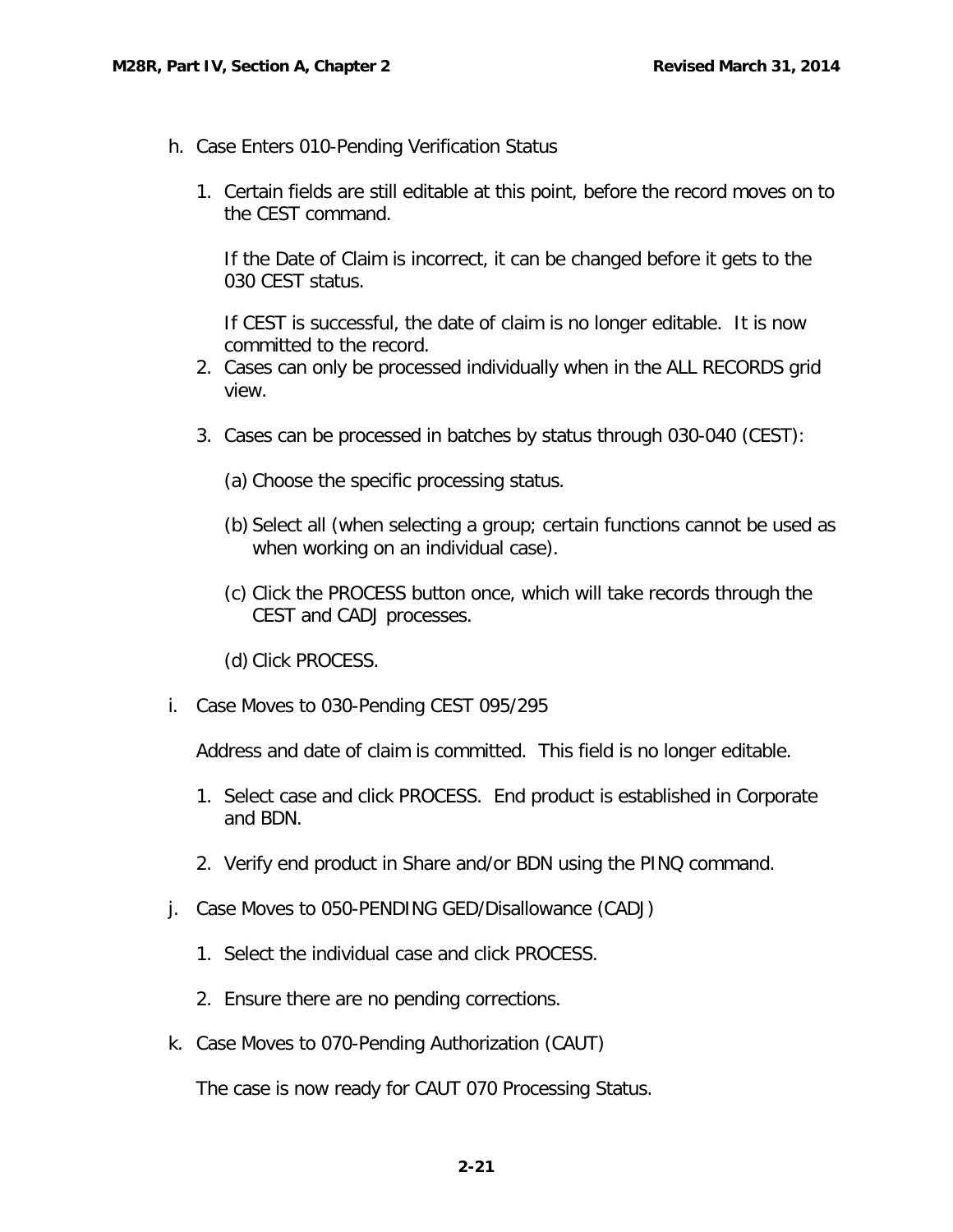Note: The employee who established (CEST) the claim cannot authorize (CAUT) the claim. The authorizer must have an equal or higher authority to CAUT than the employee who completed the CEST/CADJ work processes.

The authorizer must process each case individually, not in batches.

- <span id="page-24-0"></span>l. Case Moves to 110-Pending Complete Status
- <span id="page-24-1"></span>m. Creating CER Folder Location

Establish a CER folder location in BIRLS in order to update the PROCESSING tab within the record.

1. On the BDN Ready Screen enter BFLD command, then enter 4-digit "Ready Screen" password.

Note: Process BFLD for an original GED after the GED is authorized. Process BFLD for transfer-in before the EP is established.

- 2. Enter LOC in Screen field (optional).
	- (a) Enter the Veteran's claim number or SSN in Veteran's Claim Number field.
	- (b) Press Tab to Payee Code and enter 00.
	- (c) Enter CH31 in Benefit Type field.
	- (d) Enter stub name using the following format: first initial of first name, press SPACE, first initial of middle name, press SPACE, first five letters of last name.
	- (e) Enter name in the Name fields as follows: First name, press TAB, first initial of middle name, press TAB, Last name, press TAB suffix (II, III, Jr. Sr.).
	- (f) Press Enter.
- 3. On the LOC screen, press TAB.
	- (a) Enter X before Establish.
	- (b) Enter CER before Folder.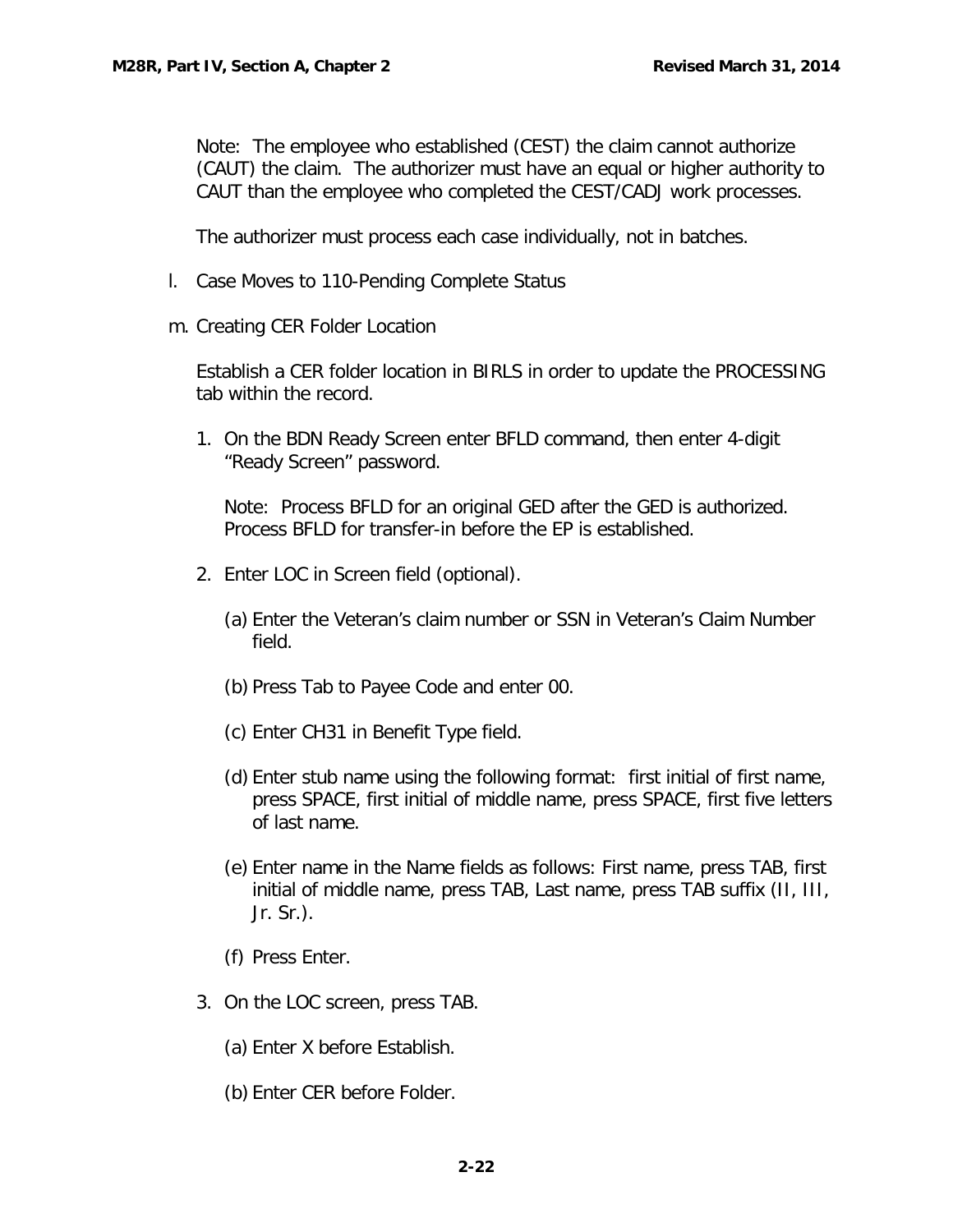(c) Press Alt/Enter.

<span id="page-25-0"></span>n. Reviewing Entered Data

Upon completion of the BFLD command, return to MINQ/M35 to confirm that the CER location field on the M35 screen contains the correct RO number.

<span id="page-25-1"></span>o. Verifying CER Folder Location

Enter verification of CER folder location in CWINRS under the PROCESSING tab within the record. History screen is complete.

<span id="page-25-2"></span>p. Printing Tear Sheet

Place Tear sheet on the left side of the CER folder. The Tear sheet shows who completed the CEST, CADJ, and CAUT commands and when the date of those actions was taken.

<span id="page-25-3"></span>q. Completing GED Claim Processing

To complete the GED claim processing, close AutoGED and return to CWINRS, paste the Tear sheet content into the CWINRS notes (optional).

The case is now ready to be assigned to a VRC for scheduling of the initial evaluation.

## <span id="page-25-5"></span><span id="page-25-4"></span>2.11 Possible Problems During AutoGED Processing

a. Resolving Identified Issues

Refer any case related technical questions using either one of the following:

<span id="page-25-6"></span>1. Submitting a Trouble-ticket

If a problem is identified in during the AutoGED processing and cannot be resolved locally, the responsible employee must submit a trouble-ticket at the National Service Desk by calling (855)-673-4957 (NSD-HELP).

The RO Information Resource Management (IRM) may also assist with submitting a trouble-ticket.

<span id="page-25-7"></span>2. Contacting Designated Field Liaison

Alternately, the responsible employee may submit the details of the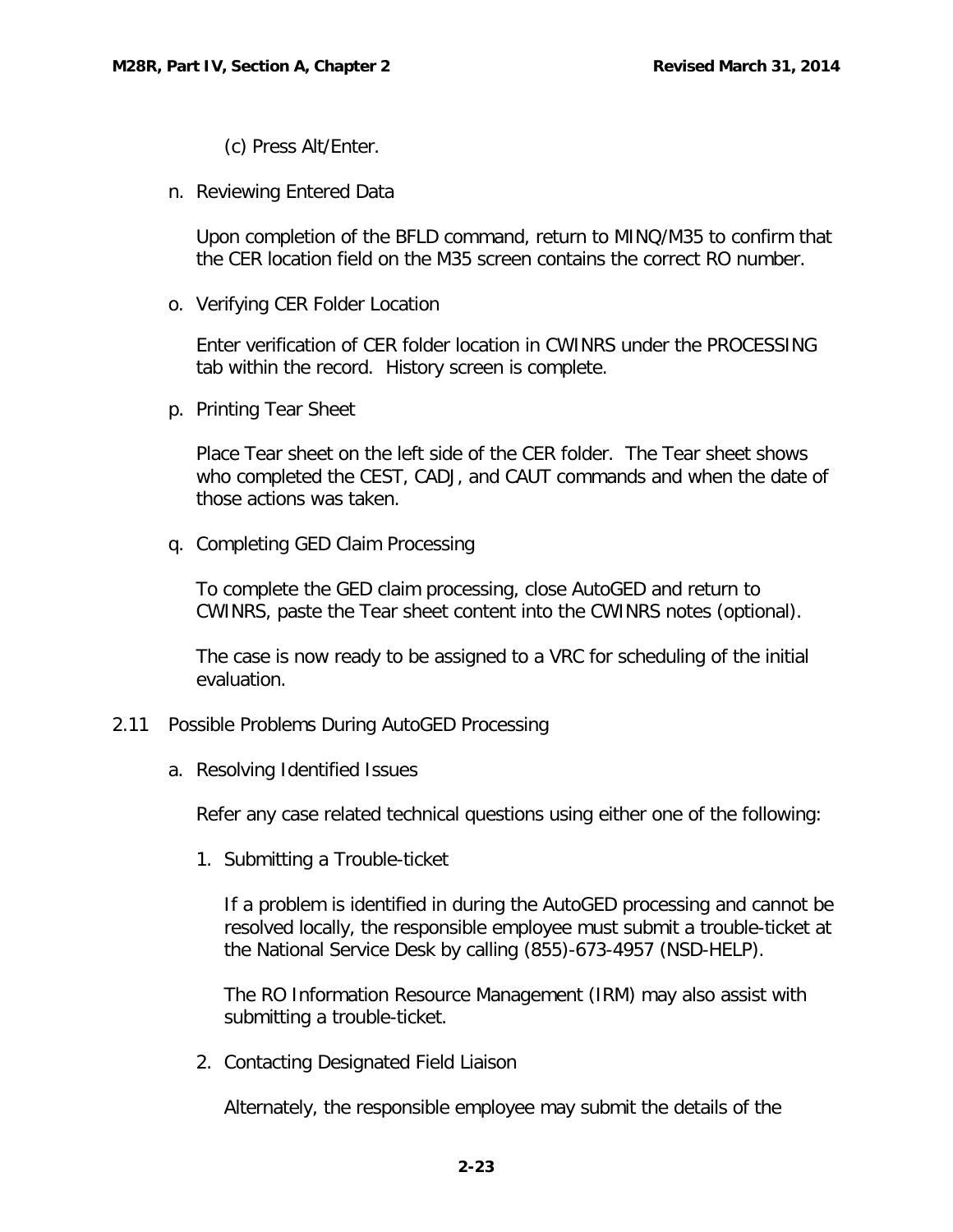identified issue to their designated Field Liaison to obtain assistance.

<span id="page-26-0"></span>b. Discrepancy in Data in BDN and BIRLS

A discrepancy in the record data in BDN or BIRLS will stop the AutoGED processing. The processing can be resumed once the record data discrepancy is fixed.

- <span id="page-26-1"></span>c. Reopening Claims
	- 1. BDN restricts case status movement on a Ch31 Master Record that has a last status date greater than 25 years ago. This means that the standard method of moving a case from REH or DIS status to APP status will not work and a re-opened GED will fail.
	- 2. Special processing is necessary to allow the BDN Ch31 Master Record to accept GED processing in these instances. Review the CER folder location on the M35 screen to ensure that the record is located within the VR&E Office's jurisdiction. Use the CAST command directly from the BDN 320 screen to adjust the effective date of the last case status. The adjusted dates must be calculated appropriately.
		- (a) Re-opening a Case in Rehabilitated (REH) Status

For a case in REH status, adjust the end date of Job Ready status and the beginning date of REH status, entering the dates as less than 25 years. Do not change the RC entries.

(b) Re-opening a Case in Discontinued (DIS) Status

For a case in DIS status, adjust the end date of Interrupted status and the beginning date of DIS status, entering the dates as less than 25 years. Do not change the RC entries.

- 3. CWINRS AutoGED will process the GED as a "New", or first time, processing transaction. However, it will reopen the BDN as the reapplication or reopened transaction.
- <span id="page-26-2"></span>2.12 Processing Application for Seriously Ill or Injured Servicemembers

On January 28, 2008, section 1631(b)(1) of NDAA was enacted. It provides that a seriously ill or injured Servicemember is automatically entitled to vocational rehabilitation services, without regard to a SCD rating or determination of employment handicap.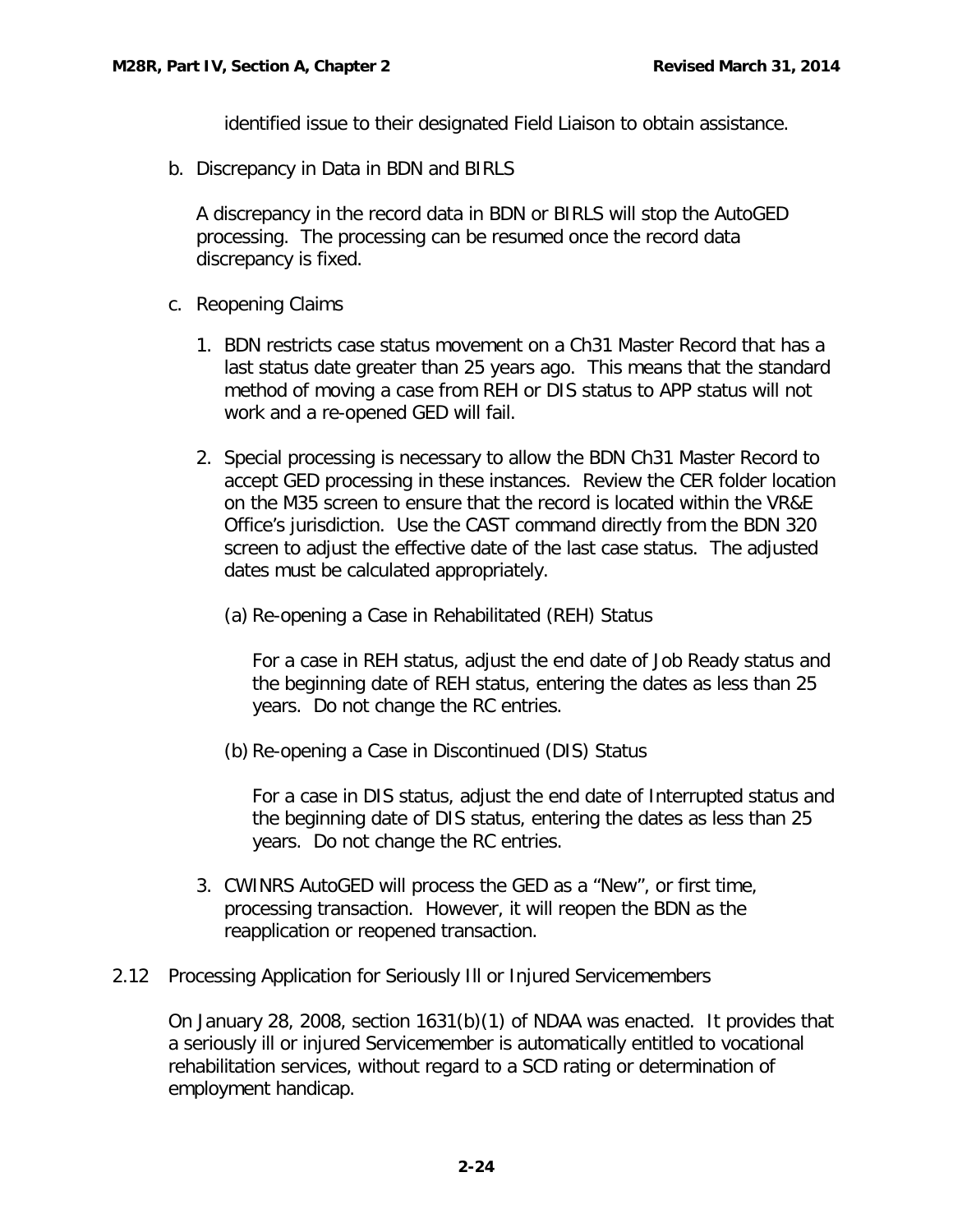<span id="page-27-0"></span>a. Application and Qualifying Documentation

A seriously ill or injured Servicemember is considered automatically entitled to Chapter 31 services upon the receipt of a completed VAF 28-1900, qualifying information related to the Servicemember's military service, and attendance at the initial appointment. Acceptable qualifying information includes the following:

- Copy of the IDES flash screen in SHARE showing that the Servicemember is participating in IDES.
- Completed Military Service Status Referral (MSSR). Refer to Appendix AT, for a copy of the MSSR.
- Copy of a referral to a military Physical Evaluation Board (PEB)

DoD personnel may complete the MSSR to refer a seriously ill or injured Servicemember who is participating in the Education and Employment Initiative (E2I), has not been referred to a PEB, or is not enrolled in IDES.

The Physical Evaluation Board Liaison Officers (PEBLO), community based health care organization, E2I personnel, and other referral sources may submit the application and qualifying information. Service treatment records are not necessary to establish entitlement for VR&E services if the Servicemember is enrolled in IDES or a copy of the PEB referral or MSSR is received by VR&E.

- <span id="page-27-1"></span>b. GED Processing of Application for a Seriously Ill or Injured Servicemember
	- 1. Upon receipt of a completed VAF 28-1900 and qualifying documentation, and when the Servicemember reports for the first appointment, the VR&E Office must initiate GED processing.
	- 2. When creating a record in CWINRS, choose NDAA as the benefit type. This will allow cases to be filtered by benefit type and facilitate tracking and review of accuracy in the provision of services.
	- 3. Authorize the AutoGED, confirm the corporporate record creation in CWINRS, and enter the 4-digit diagnostic code "5555" on the 433 screen in BDN. This diagnostic code will be used for all eligible participants under PL 110-181.
	- 4. A manual GED may be processed if problems occur with AutoGED. The employee must manually complete an "in-service" GED in BDN by placing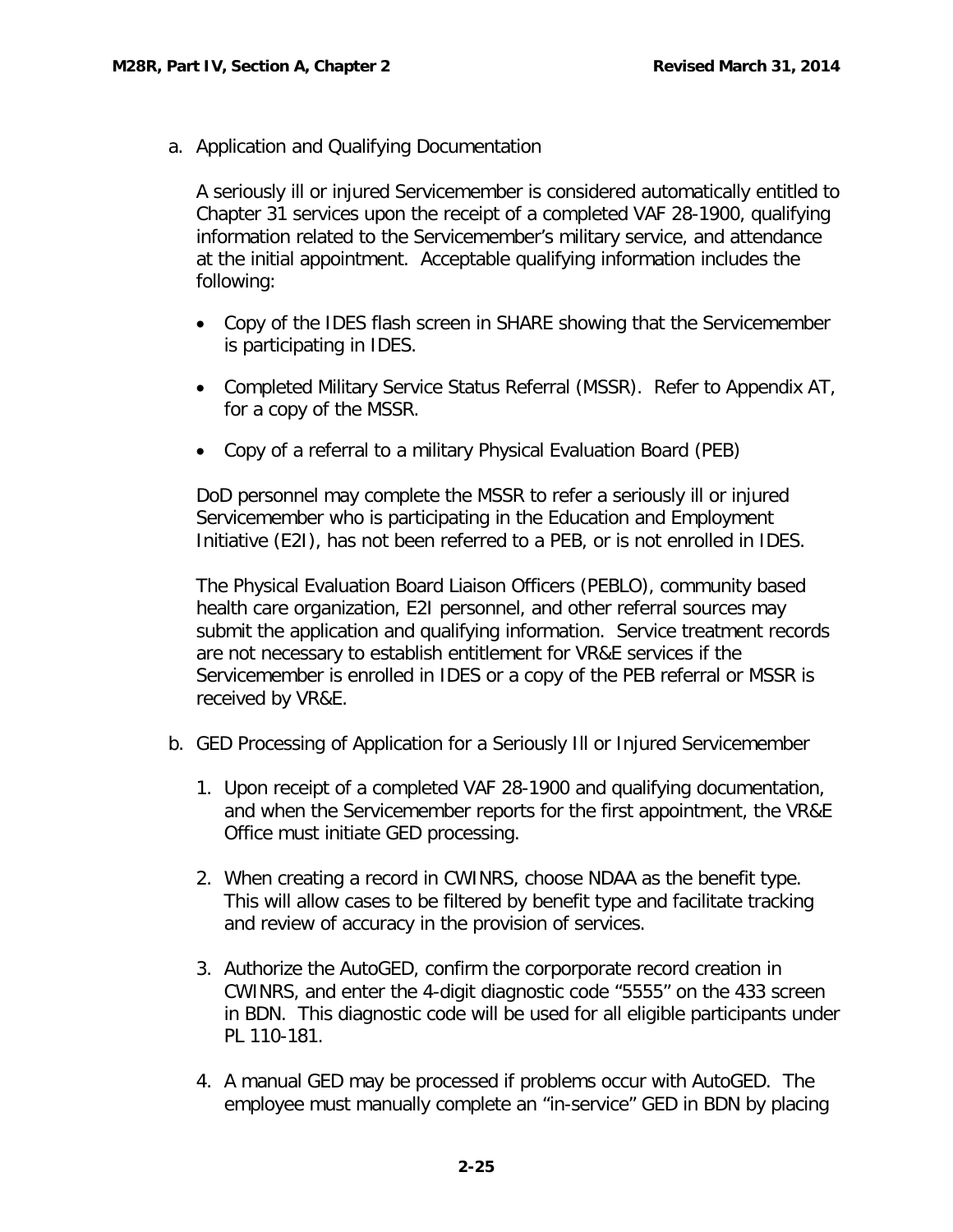an "X" in the corresponding field of the 431 screen, and entering the 4 digit diagnostic code "5555" in the corresponding field of the 433 screen. This diagnostic code is used for all eligible participants under NDAA.

- 5. Another employee must authorize the GED, which establishes the EP 719 with the same effective date of receipt of the application.
- 6. The employee then establishes a CER folder for the case. The CER folder must have "CH31/NDAA" written in bold, red marker on the front cover.
- <span id="page-28-0"></span>c. Scheduling First Appointment

Servicemembers will be scheduled only after VA receives VAF 28-1900 and qualifying documentation. The following procedures must be followed when scheduling the first appointment:

- 1. Within one business day of receiving the case, the assigned VRC must attempt to contact the Servicemember by phone and offer an initial appointment within five business days of the phone contact.
- 2. If the Servicemember cannot be reached by phone, he/she must be scheduled within 10 business days of the attempted phone contact. The appointment letter is mailed the same day to the Servicemember.
- 3. A Servicemember who is unable to report to a VR&E Office must be scheduled in a convenient location. Coordination with military treatment facilities and other DOD sites must be developed through VA military service coordinators, IDES counselors, Coming Home to Work (CHTW) coordinators, and other available contacts.
- 4. If the Servicemember is not able to attend the scheduled appointment, the VRC must reschedule the appointment as soon as possible, based on the Servicemember's availability. An existing appointment should not be rescheduled more than once, if possible.
- <span id="page-28-2"></span><span id="page-28-1"></span>2.13 Cancelling and Clearing an Established CC 719
	- a. Cancelling CC 719 (PCAN)

An established CC 719 may only be cancelled when either one of the two conditions exists:

1. When CC 719 was established in error.